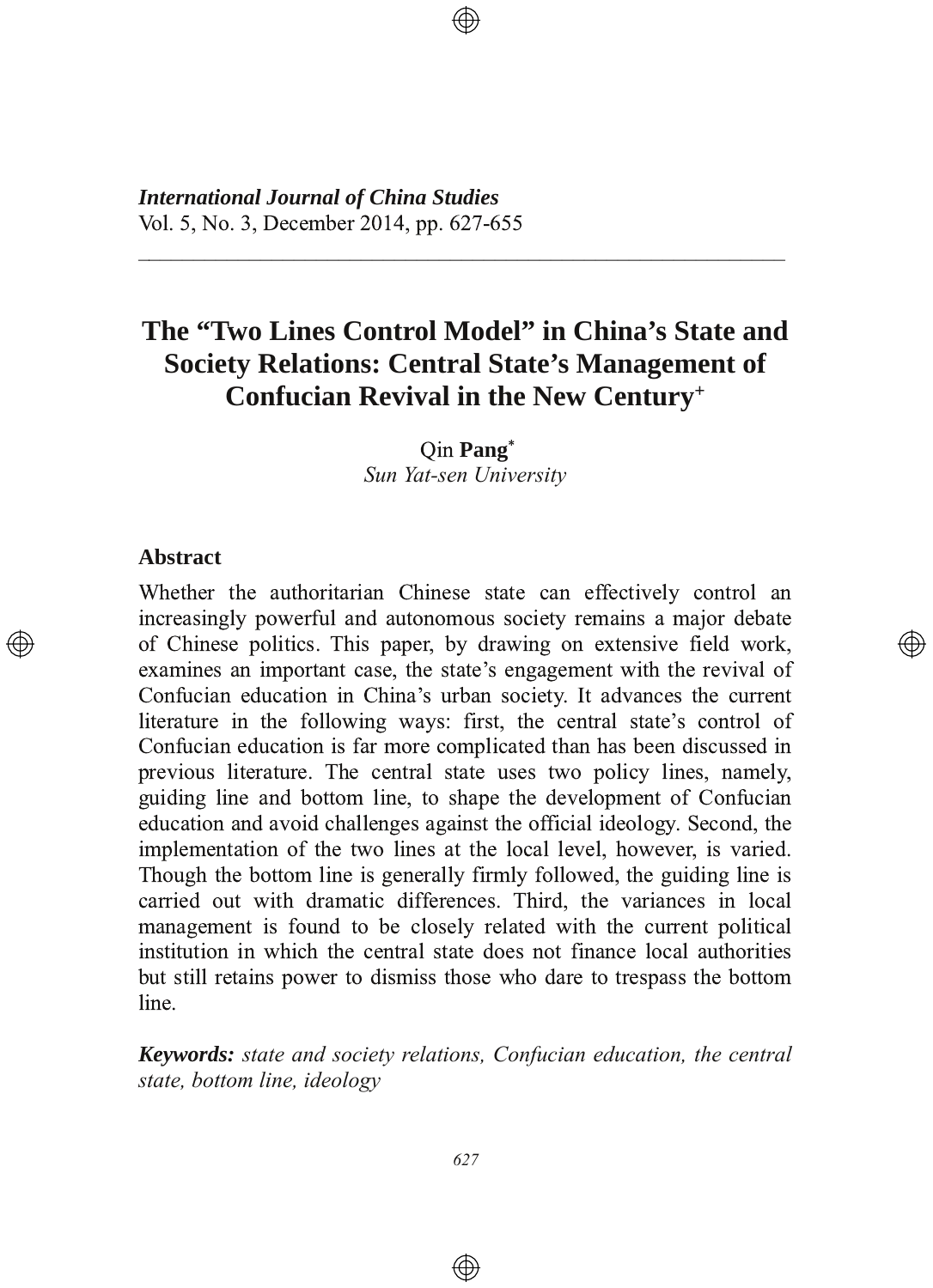628 Oin Pang

#### **JEL Classification: H19, I28, P36, Z18**

### 1. Introduction

Whether the Chinese state can effectively control an increasingly powerful and autonomous society remains a major debate of Chinese politics. Pessimists, for example, Minxin Pei (2006), contend that the Chinese state is unable to overcome its absolutist origins, and its monopoly of political power will ultimately suffer some form of systemic paralysis or power transition (see also Gilley, 2004; Chang, 2001; Hutton, 2006). However, optimists, represented by Dali Yang (2004), argue that the Chinese state has shown a strong capacity to adapt, adjust and innovate, and that its authoritarian polity has become more responsive and more attentive to economic and social needs (see also Nathan, 2003; Fewsmith, 2001; Dickson, 2003, 2008). This paper contributes to a crucial aspect of the debate, specifically, whether the Chinese state can properly structure different ideologies and beliefs generated amid society. This is significant because ideology is fundamental for political legitimacy which constitutes "the core of any political organization" (Alagappa, 1995: 3). Given China's recent and possible economic slowdown in the near future, ideological control will be critical for the Chinese Communist Party (CCP)'s legitimacy. It is widely speculated that in case the "quick win" of rapid growth is exhausted, the current regime's legitimacy will soon come under serious attack (Eichengreen, Park and Shin, 2011; Bradsher, 2012). In fact, A plethora of economic obstacles have already been noted, such as an economic slump of major export markets, stalled economic reforms, institutional deficiencies, resource constraints, demographic aging and environmental degradation, all of which have depressed China's growth and will continue to do so in the foreseeable future.<sup>1</sup> Besides, with the onset of a series of social and political reforms promised by the current CCP leaders at the third plenary session of the eighteenth central committee, ideological control has become essential for political stability in at least the near future. Hence, whether the Chinese state can keep non-official ideologies and beliefs within its grip remains critical

 $\circledast$ 

্⊕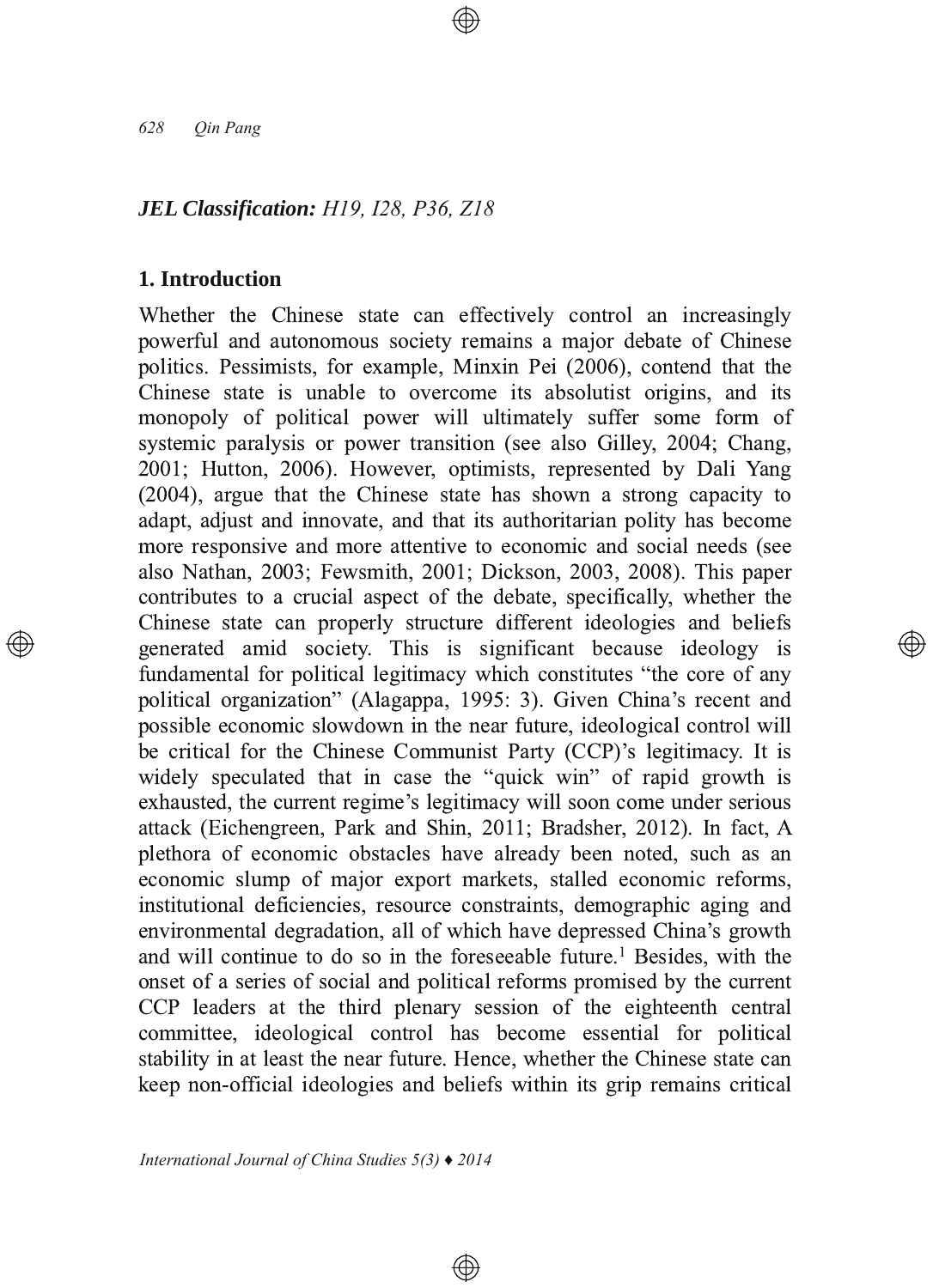for its control over society.

This paper explores the issue by examining an important case, specifically, the state's engagement with the revival of Confucian education in China's urban society since the new century. Since the early twenty-first century, Confucianism has undergone a revival among China's urban citizens. Together with Liberalism and Socialism, it has now become one the most influential ideological currents in contemporary China (Tu, 2011). While most existing literature either believes that the Chinese state has either dominated the Confucian revival or that it has little control over it at all, this paper shows that the state's control is far more sophisticated than "domination" or "noninterference". The central state uses a two line strategy, namely, a guiding line and bottom line to control the Confucian education. The state mainly provides two guiding lines for lower educational authorities to follow, "replacing Confucianism with ambiguous 'traditional culture'" and "integrating Confucian elements with the official ideology". It also sets a bottom line to avoid any challenge against the official ideology. But the two lines are not equally implemented by local educational authorities. While the bottom line is firmly followed, the guiding lines are carried out in different degrees and with varying approaches. This creates an important effect, that is, the central state still retains strong power to avert contraventions against its official ideology but holds only limited control over the direction of the content of Confucian education. Such an effect is found to be closely related with the current political institution in which the central state does not finance local authorities but still retains power to dismiss local authorities who dare to trespass the bottom line.

This research is mainly based on my extensive fieldwork in Guangzhou and Shenzhen in Guangdong Province and Qingdao in Shandong Province from December 2010 to October 2011. A second trip to Guangzhou and Shenzhen was made in July 2013 for the purpose of validating and confirming data collected during the first trip. A small part of the data also comes from my fieldwork in Beijing and Yangzhou in Jiangsu province in early 2011. During the fieldwork, I interviewed bureaucrats and officials from the local education bureaus (jiaovuju 教

⊕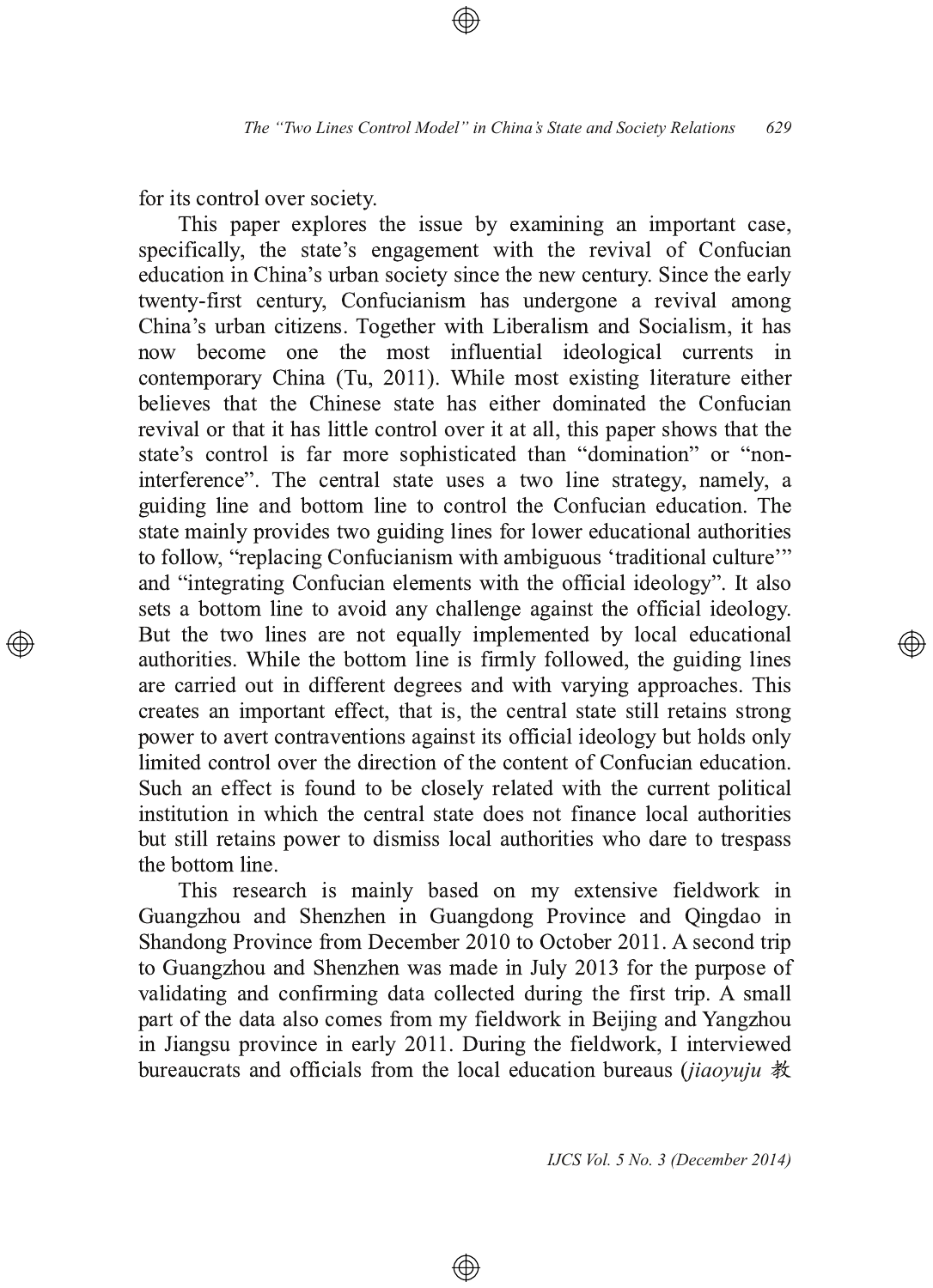育局) and propaganda departments (xuanchuanbu 宣传部), teachers and principals from local public schools. Confucian classes *(dujingban*) 读经班) and Confucian schools (quanrizhi jingdian xuetang 全日制经 典学堂). I also collected archival materials, made on-site observations and obtained data from media reports and other secondary sources. The data collection methods will be elaborated later.

# 1.1. Background: The Confucian Revival in Chinese Education in the **New Century**

Since early this century, Confucianism has undergone a revival among the urban Chinese public. This is shown in the surging public interest in Confucius and his teachings. The best example is the unprecedented popularity of Professor Yu Dan's TV lectures on Confucianism, entitled Yu Dan's Reflections on "The Analects", in 2006. Her subsequent book based on the scripts of the TV lectures was also warmly received. Within a year, her book had sold four million legal copies across China and an estimated six million pirated ones, remaining at the top of the Chinese bestseller list that year. In the following year, the surging popular demand has given birth to over one hundred kinds of books interpreting Confucianism (Chen, 2007).

্⊕

The revival of Confucianism has brought a rapidly rising number of children who were sent by their parents to study the Confucian canons in various "Confucian kindergartens" (quanrizhi jindian vouervuan 全日制 经典幼儿园), "Confucian classes", and Confucian schools.<sup>2</sup> According to one report from the International Confucius Studies Association, children learning the Confucian canons (including those in governmentsupported Confucian educational programmes) amounted to over 10 million (Chen,  $2007$ ).<sup>3</sup> The report also claimed that besides the 10 million children, there were at least 20 million supporting parents and teachers.

"Confucian classes" refer to a group of students organized for the purpose of learning ancient Chinese classics. It usually employs one or two teachers and recruits children younger than twelve years. Its size ranges from a few students to a few dozen. Most students come from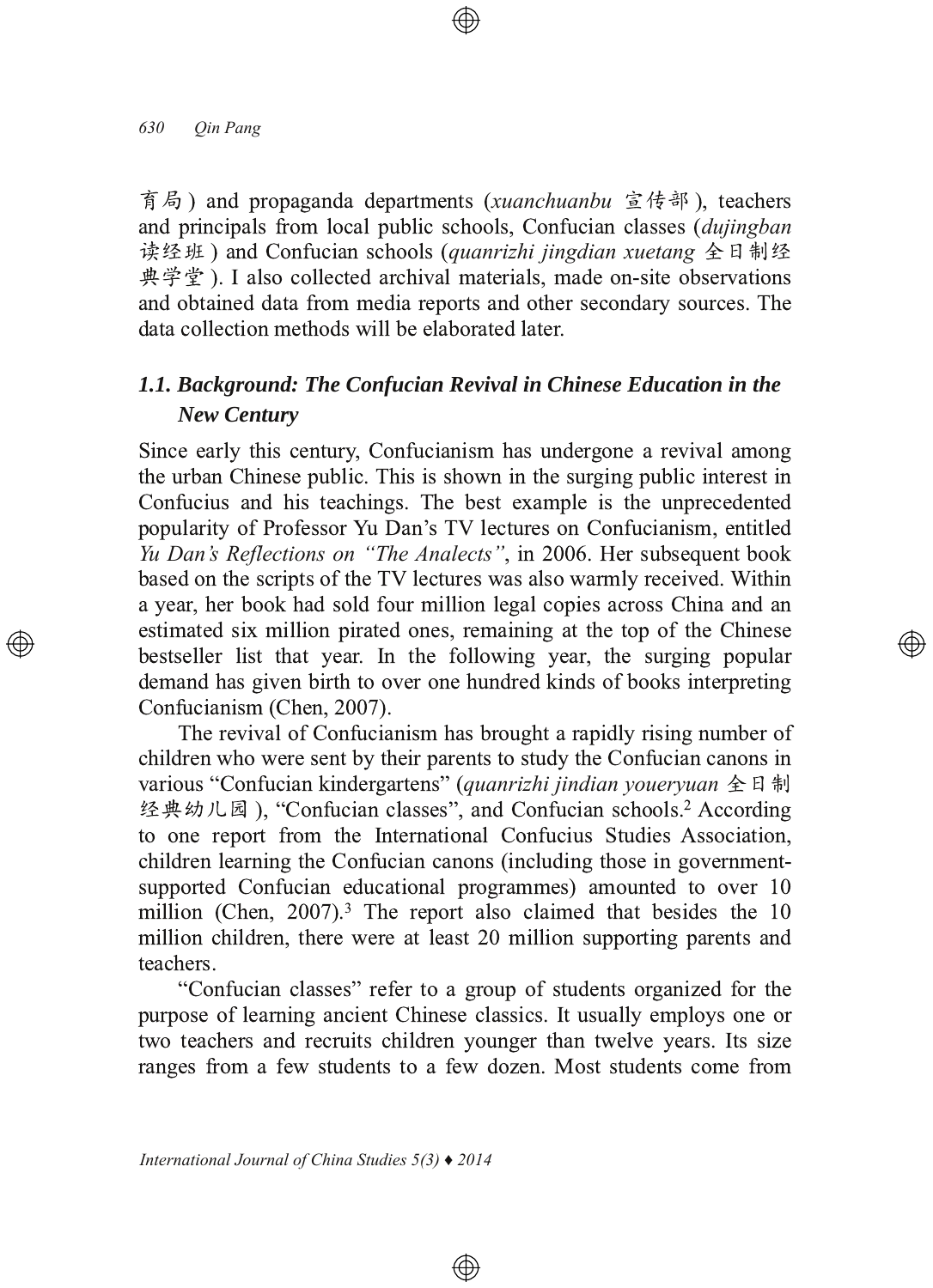urban middle class families and meet with teachers regularly, usually at the weekend for one or two hours' reading and teaching. Students are sent to these classes by their parents; and in some classes, parents also participate in the class activities. Some of the Confucian classes are run by certain social organizations (for example, some Buddhist groups) for non-commercial purposes,<sup>4</sup> but others are purely commercial, such as some training companies in China. The reason that some Buddhist groups were heavily involved in supporting Confucian education, as explained by one of my interviewees, is that Buddhist groups usually consider financing such Confucian education a "virtuous act". They viewed it as beneficial for spreading Buddhism among the urban middle class because Buddhism in China, after its more than two thousand years of localization, has now greatly overlapped with Confucianism (interview, Qingdao, April 2011).

"Confucian schools" refers to full-time schools specializing in instructing the Chinese classics. These schools are usually operated by social groups (non-official groups), and some of them are, in fact, kindergartens which recruit children younger than seven years. Different from ordinary kindergartens, these schools focus their pre-school education on learning and reciting ancient classics, mainly Confucian ones. In Shenzhen alone, a southern coastal city in Guangdong province, there were at least 34 "Confucian classes" and "Confucian private schools" in 2009 (Shi, 2010).

Since education has always been fundamental for the Chinese state to instill "proper" ideology among its citizens and therefore claim its political legitimacy, it is unlikely that the Chinese government would turn a blind eye to the growing prominence of Confucianism in education. In fact, education, along with mass media and publication, remains to be the key ideological strongholds over which the CCP can never afford to lose its grip, because unlike in liberal democracies where consent is expressed through an institutionalized system of election, the Chinese political system still heavily relies on mass ideological education and campaigns to obtain and mobilize popular consent for its legitimacy (Beetham, 1991; Holbig, 2009). How, then, did the CCP respond to this "Confucian education fever"?

⊕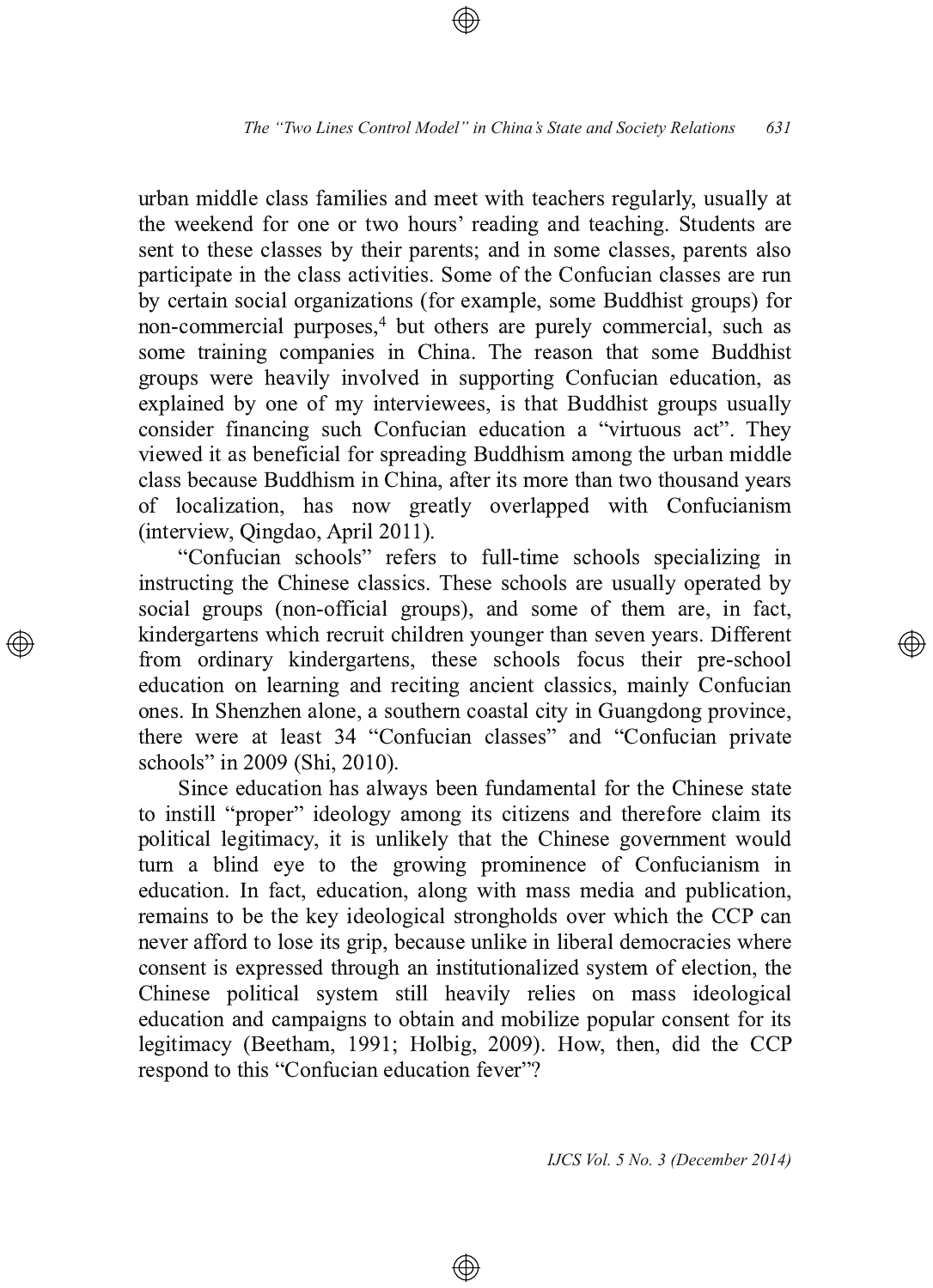#### 2. Data Collection Methods

This research mainly uses qualitative methods in collecting data. Confucian education still remains somewhat controversial in China and therefore it is difficult to conduct mass surveys of government officials. In-depth interviews, however, allowed this researcher to gather information from government officials and related people in a much more flexible way.

Fieldwork was mostly conducted in Guangzhou and Shenzhen in Guangdong province and Qingdao in Shandong province from December 2010 to October 2011. A second trip to Guangzhou and Shenzhen was made in July 2013 for the purpose of validating and confirming data collected during the first trip. The rationale for choosing these three locations is because Confucian education was observed as experiencing strong revival in these places. And the three places represent three different models of local government's involvement in the Confucian education. In Qingdao, both the prefectural-level (shi  $\dot{\pi}$ ) and district (qu  $\boxtimes$  ) (or county/xian  $\oplus$  ) -level educational authorities are observed as promoting Confucian education; whereas in Shenzhen, only district-level authorities do so. In Guangzhou, neither the prefectural- nor district-level authorities take active measures in promulgating Confucian education. Thus, by examining the three models. I hope this research can possibly come to a reliable conclusion about the Chinese state's management of the Confucian education.

In-depth interviews provide most of the data for the study. During the fieldwork, I interviewed bureaucrats and officials from the local education bureaus (jiaoyuju 教育局) and propaganda departments (xuanchuanbu 宣传部), teachers and principals from local public schools. Confucian classes and Confucian schools by using semistructured questions prepared beforehand. For governmental officials, I tried to contact those who were in charge of education and propaganda in the three cities (including those at the province (sheng  $\hat{A}$ ), prefecture and district level). During the first round of fieldwork, I obtained three written, one telephone, and twenty-seven face-to-face in-depth interviews. In the second trip, I obtained another eleven interviews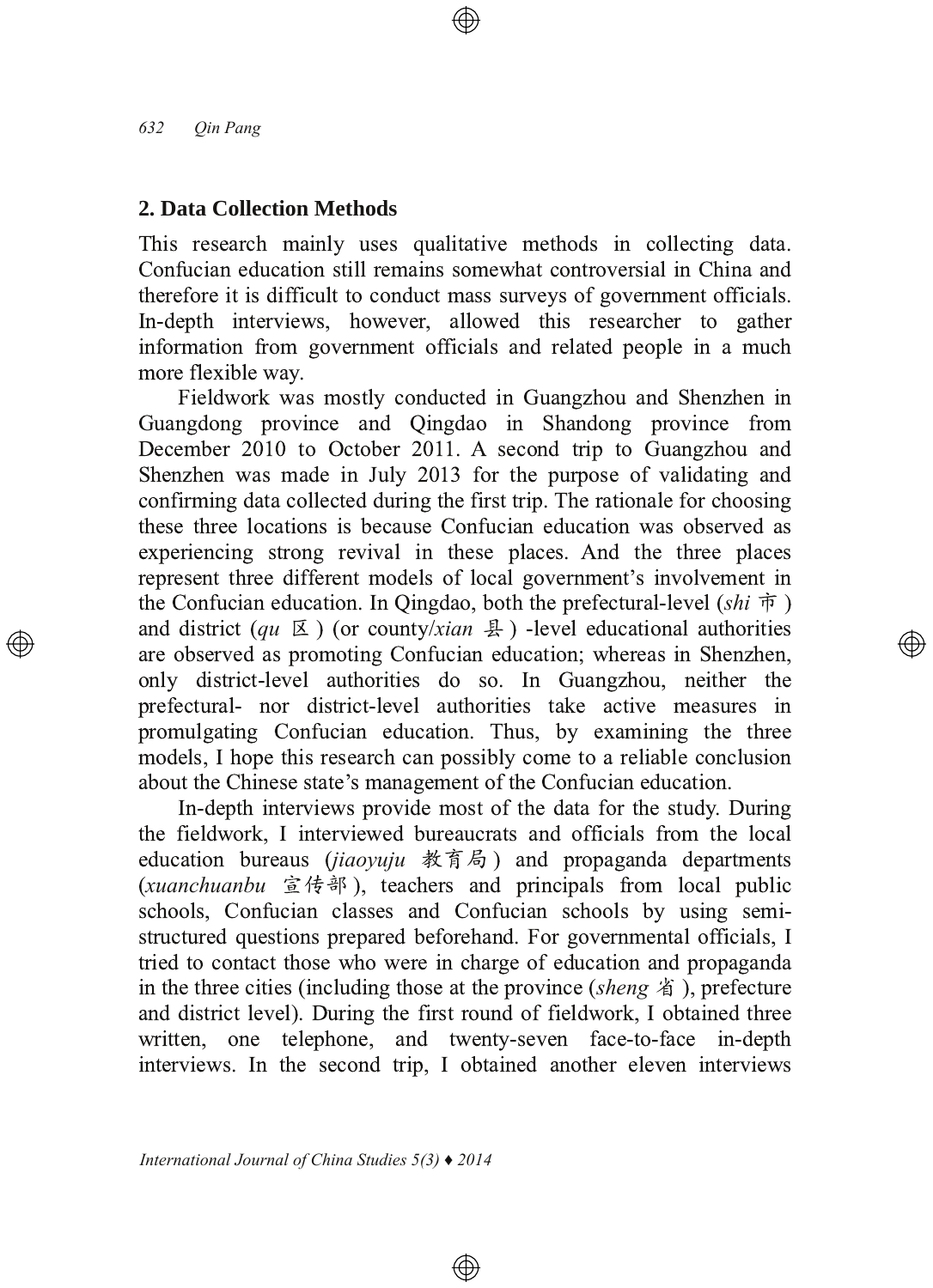during which I shared my findings with some of the interviewees and listened to their feedbacks. To protect my informants, their identities will not be disclosed in the paper.

Governmental and non-governmental documents also provide important data for this study. They were obtained mainly by three methods. First, some were collected during my interviews with officials at local governmental bureaus. However, some local officials, particularly those at the prefecture level or above, viewed opening their policy documents to those from overseas institutes as potentially troublesome and thus refused to provide some of the documents, even if those were not classified. But this could sometimes be overcome by the second method, turning to the archives of non-official associations. During my visits to these associations, some of them voluntarily showed me official documents which they had received from different levels of government authorities. These organizations, after receiving official documents or directives from their supervising governmental authorities, usually kept these files in order (some of these associations' internal publications also cover public speeches made by central leaders and local authorities concerning Confucianism). The last method involved searching through the Internet. Some local policy documents can be found on the Internet. By these methods, I was able to secure most of the policy documents concerning Confucian education in these three places.

This research is a part of my on-going research project on the Chinese state's response to the Confucian revival in contemporary China for which I also conducted fieldwork in Beijing and Yangzhou in Jiangsu province. A small part of the data also comes from my fieldwork in Beijing. However, most of the data for the study were obtained from the three places mentioned previously.

# 3. The Chinese State's Control over Confucian Revival in Previous **Literature**

Most existing literature discussing the role of the Chinese state in the Confucian revival bifurcates along two lines, namely, Instrumentalist and Primordialist. Scholars in the Instrumentalist camp believe that it is

⊕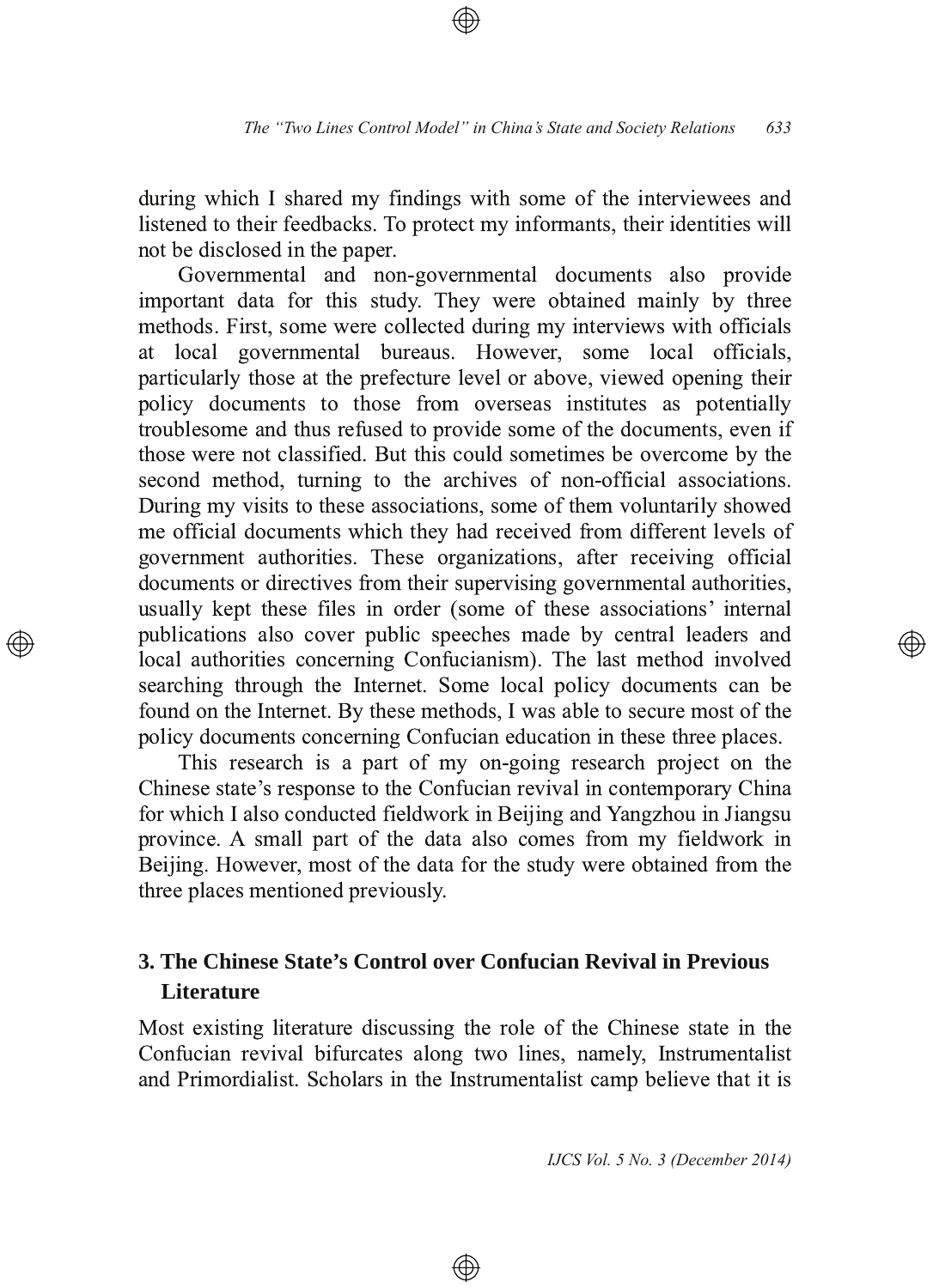#### 634 Oin Pang

the Chinese state that has purposively created and manipulated the Confucian revival for its own political purposes. It has carefully controlled the Confucian revival. For example, Werner Meissner contended that the Chinese government had funded large-scale research activities and programmes for developing neo-Confucianism in China with its purpose of deploying Confucianism as "an instrument to counter Western influence" (1999: 18). Geremie Barme argued that the opening ceremony of the 29th Olympiad in Beijing, a full representation of Chinese traditional culture, was simply "created under Party fiat with the active collaboration of local and international arts figures" (Barme, 2009: 64). Similarly, Min and Galikowski also claimed that "the Confucian tradition has been revived by the authorities as an important cultural source from which a new national identity can be constructed"  $(2001: 160)$ . Recent works concerning the rising Confucianism also accentuate the Chinese government's support for the Confucian revival among the Chinese scholars and general public (see Ai, 2007; Bell, 2008). Some also argue that the state has deliberately appropriated Confucian elements in its cultural diplomacy policies (Cheung, 2012)

The Instrumentalist literature builds a "top-down" control model to explain the state and society interactions in the Confucian revival. This model has a long tradition and has been widely used in analysing the state-society relations in China's symbolic settings. For example, Schurmann (1966) argued that the Chinese state had used frequent ideological mobilization as a basic mechanism for its legitimization during the Cultural Revolution. The state conducted sweeping ideological campaigns to propagate its official ideologies among even common citizens. This ideological control intensified the state's dominance over society by establishing direct and impersonal ties between the totalitarian party (its elites) and the masses (Kornhauser, 1959; Arendt, 1951). After China's opening and reforming policies in 1978, according to Esarey (2005) and Shambaugh (2007), although the state may have lost its total control over all information within society, it still has the capacity to censor and to crack down when and where it sees fit.

 $\circledast$ 

্⊕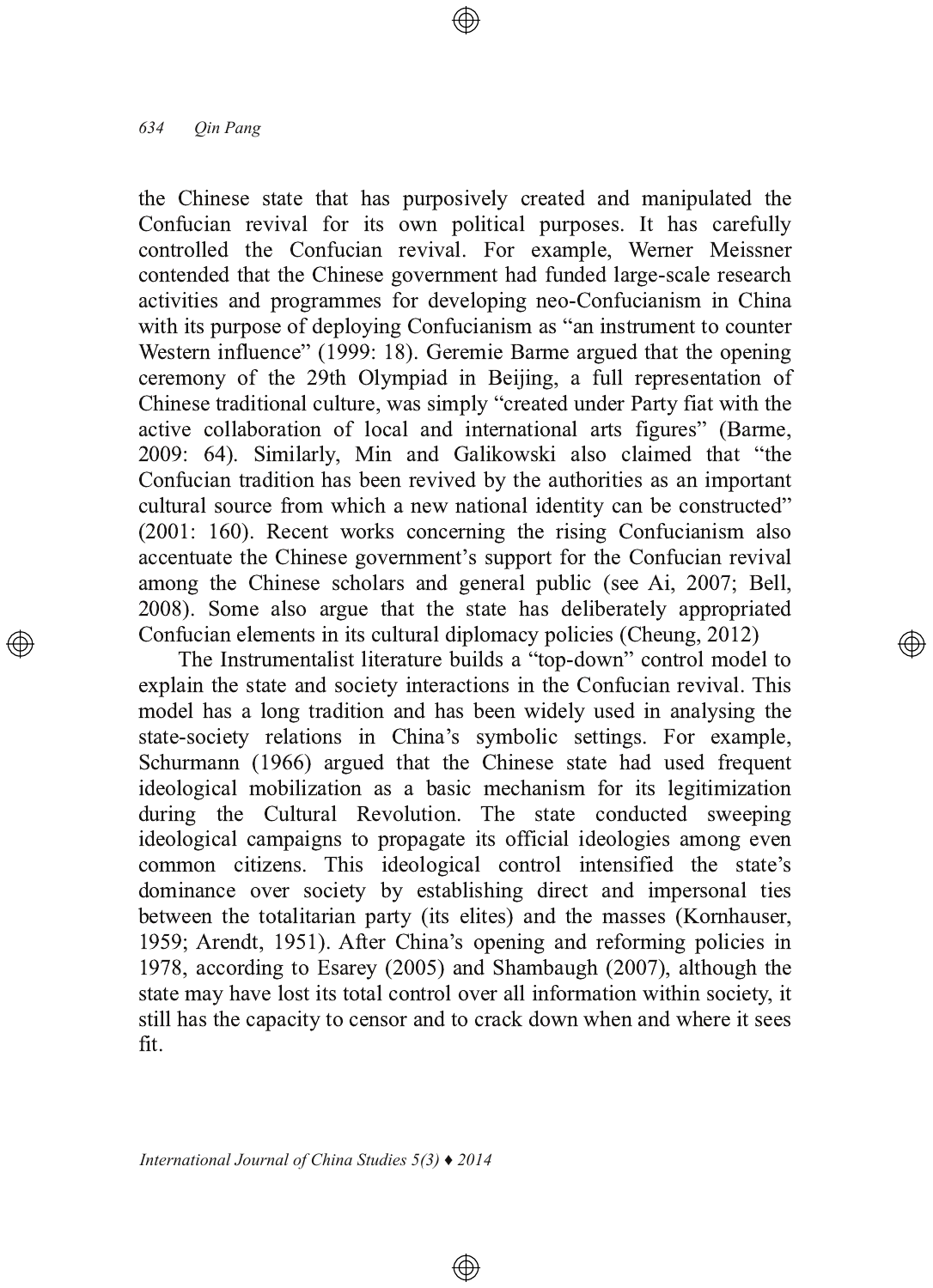In contrast to the Instrumentalists and the top-down control model, the Primordialist, however, attributed the Confucian revival to a growing cultural identity within the Chinese society and viewed the state as not much involved in the Confucian revival. For instance, Guo ascribed the rise of Confucianism to "identification with the nation, particularly national spirit or national essence" (2004: 17). John Makeham (2008: 9) also claimed that "the idea that 'ruxue, rujia thought, and rujia culture (Confucianism) constitute a form of cultural expression integral to identity' was pervasive among the discourse Chinese about Confucianism in contemporary China and covers a wide spectrum of participants – academic and official, mainland and overseas-based". Sebastien Billioud (2007a, b, 2008) insisted that although the Chinese government has been involved in the cultural revival, its role was only conducive and therefore limited. It is the rising interest over Confucianism among the Chinese society that has contributed to the Confucian revival in contemporary China (see also Xu, 2010). Zhao also claimed that the emergence of the cultural nationalistic discourse "was largely independent of ideological propaganda" or "repressive measures taken by the government"  $(1997: 738)$ . Similarly, Pang  $(2011, 2012)$ found that the ordinary citizens' increasing identity with traditional culture served as the fundamental force for the approval of traditional festivals as public holidays.

The Primordialists build a "bottom-up" model in which society takes the initiative, breeding the Confucian revival that challenges the state, but the state has only limited control over it.<sup>5</sup> Such a model is not new in the literature for China's ideological relations between state and society.<sup>6</sup> For example, Kraus (2004) claimed that owing to technological advances combined with commercialization and globalization, social forces now have growing impact on the initiation and circulation of public information and messages within society, the building block of the "symbolic environment" from which people derive their worldviews. values and action strategies. Lynch (1999) has also argued that millions of individuals and organizations now contribute to the construction of the symbolic environment, controlling more and more ideological resources and reducing the state's relevance in communication flows.

⊕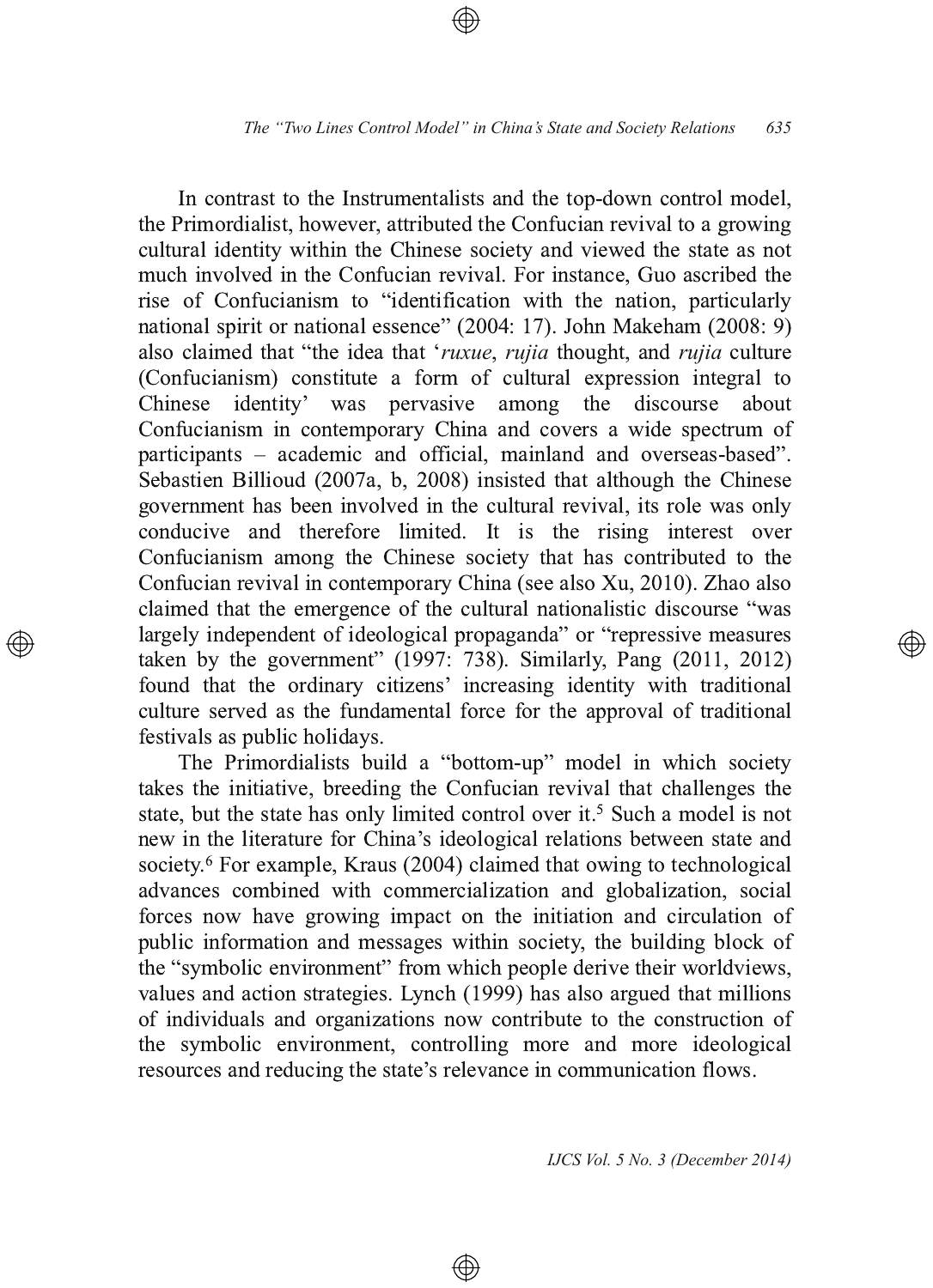### 4. The Central State's Guiding Lines for the Confucian Education

Although both the "top-down" and "bottom-up" model catch part of the intricate state and society interactions in current China and, specifically, in the Confucian revival, the Chinese state's actual control over Confucian revival, as my fieldwork shows, is much more complicated than they suggest. It is neither careful control nor careless noninterference

The state, especially the central state, mainly adopts a "two-line" strategy in their management of the Confucian education, one is the guiding line and the other is the bottom line. The central state in this thesis refers to the top-most level of the Chinese party-state which includes: (1) the Central Politburo of Chinese Communist Party and its constituent units; (2) the State Council and its constituent ministries, commissions, bureaus, offices; (3) the National People's Congress, its Standing Committee and constituent Committees; (4) the Supreme People's Court and Procuracy (Shambaugh, 2000). The central state, first of all, has made some basic policy parameters concerning the management of Confucian revival, but most of the guidelines are loose and general in nature and they are implemented with varying degrees by different local authorities. Second, it has set a firm bottom line to prevent contraventions against the official ideology and the CCP's rule. However, the implementation of the bottom line is seen as much more completely and strictly followed among local officials than the guiding lines. This unbalanced implementation can be largely attributed to the Chinese political institutions that the central state does not finance the local authorities but still retain power to dismiss local authorities who dare to trespass the bottom line.

The centre has made basic policy parameters for local authorities, among which "replacing Confucianism by an ambiguous notion of 'traditional Chinese culture'" and "co-opting preferred Confucian fragments into the official ideology" are the two most important.<sup>7</sup> However, in terms of implementation of these policy guide lines, there is a considerable degree of differences among local authorities.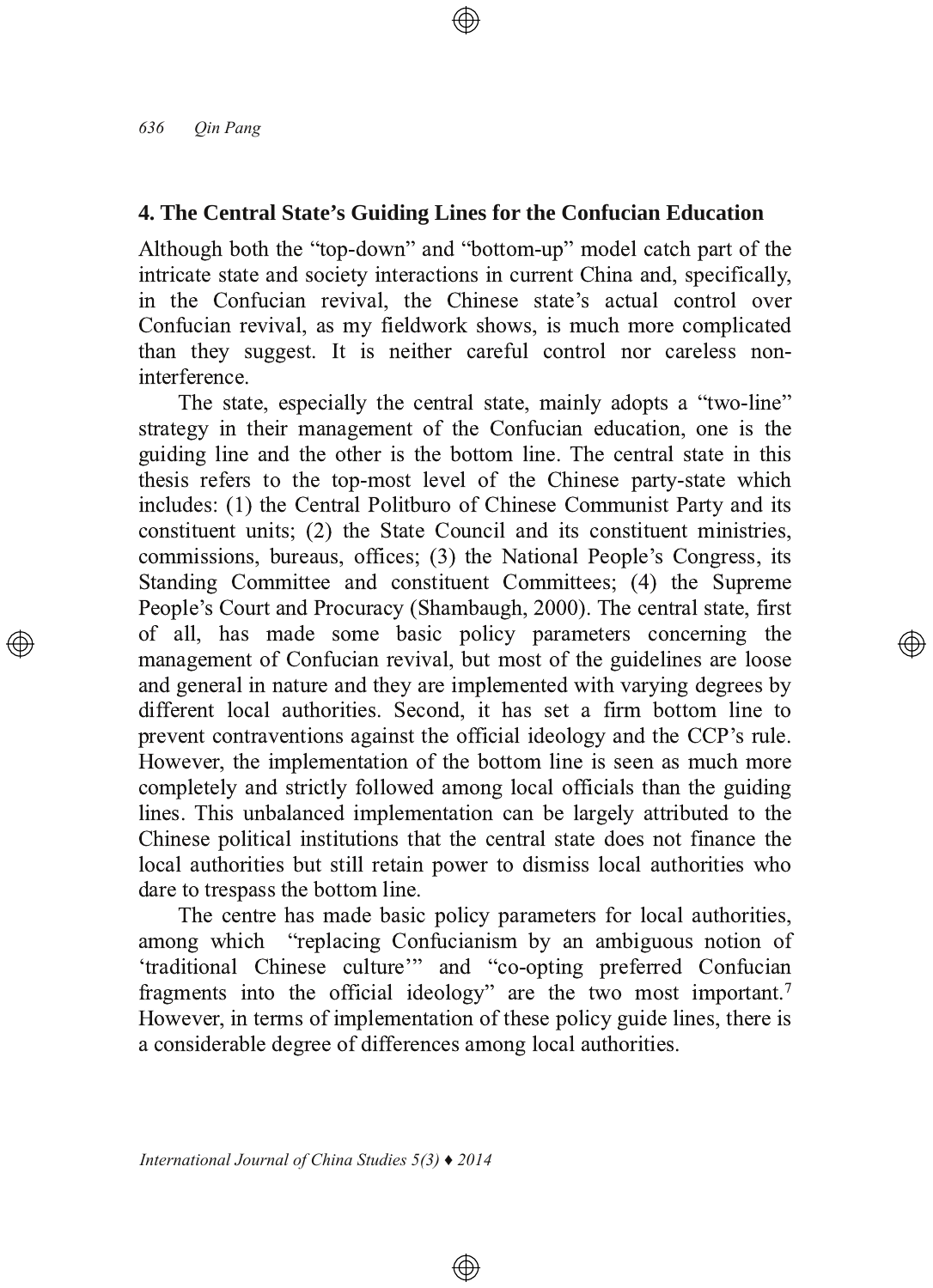### 4.1. Replacing Confucianism with "Traditional Chinese Culture"

The first and foremost policy guiding line in responding to the Confucian revival in education is to supplant the Confucian ideology with "traditional Chinese culture", a term that is deliberately more inclusive and ambiguous than "Confucianism". In fact, the state has never clearly defined what "traditional Chinese culture" is in its official documents, but we can get some idea of its long list by referring to the textbook of The Chinese traditional culture (Zhongguo chuantong wenhua 《中国传统文化》) authorized by the Ministry of Education (Zhu, 2010). According to the book, traditional Chinese culture composes of not only "the traditional Chinese thoughts" including at least Confucianism, Daoism and Buddhism, but also ancient Chinese architecture, calligraphy, literature, dramas, customs, clothes, to name but a few. Even by this incomplete list, Confucianism can only be counted as *one* minor category of the all-inclusive "traditional Chinese" culture", albeit an important one.

By diluting Confucianism with the extensive and excursive "traditional culture", the central state, on the one hand, intends to limit space for the independent development of Confucianism. It has constantly emphasized that the right attitude towards Confucianism should be "removing the dross while keeping the essence". It does not approve inheriting Confucianism without deleting elements that are incompatible with its rule. On the other hand, it is also worried that Confucianism may trigger narrow-minded Han-nationalism, which is adversary to the unity of ethnic minorities. "Our concern about this has become particularly strong, due to the rise of ethnic conflicts in Xinjiang, Tibet and Inner Mongolia in recent years," according to one of the informants in the Shenzhen Propaganda department (interview, Shenzhen, May 2011).

This guiding line is shown in the central state's major official documents, such as the 2001 "Action Plan for the Development of Civic Morality" (gongming daode jianshe shishi gangyao 公民道德建设实施 纲要), the 2004 "Several Opinions concerning further Strengthening and Improving the Juvenile's Thought and Morality Building by the CCP's Central Committee and State Council" (Zhonggong Zhongyang

⊕

IJCS Vol. 5 No. 3 (December 2014)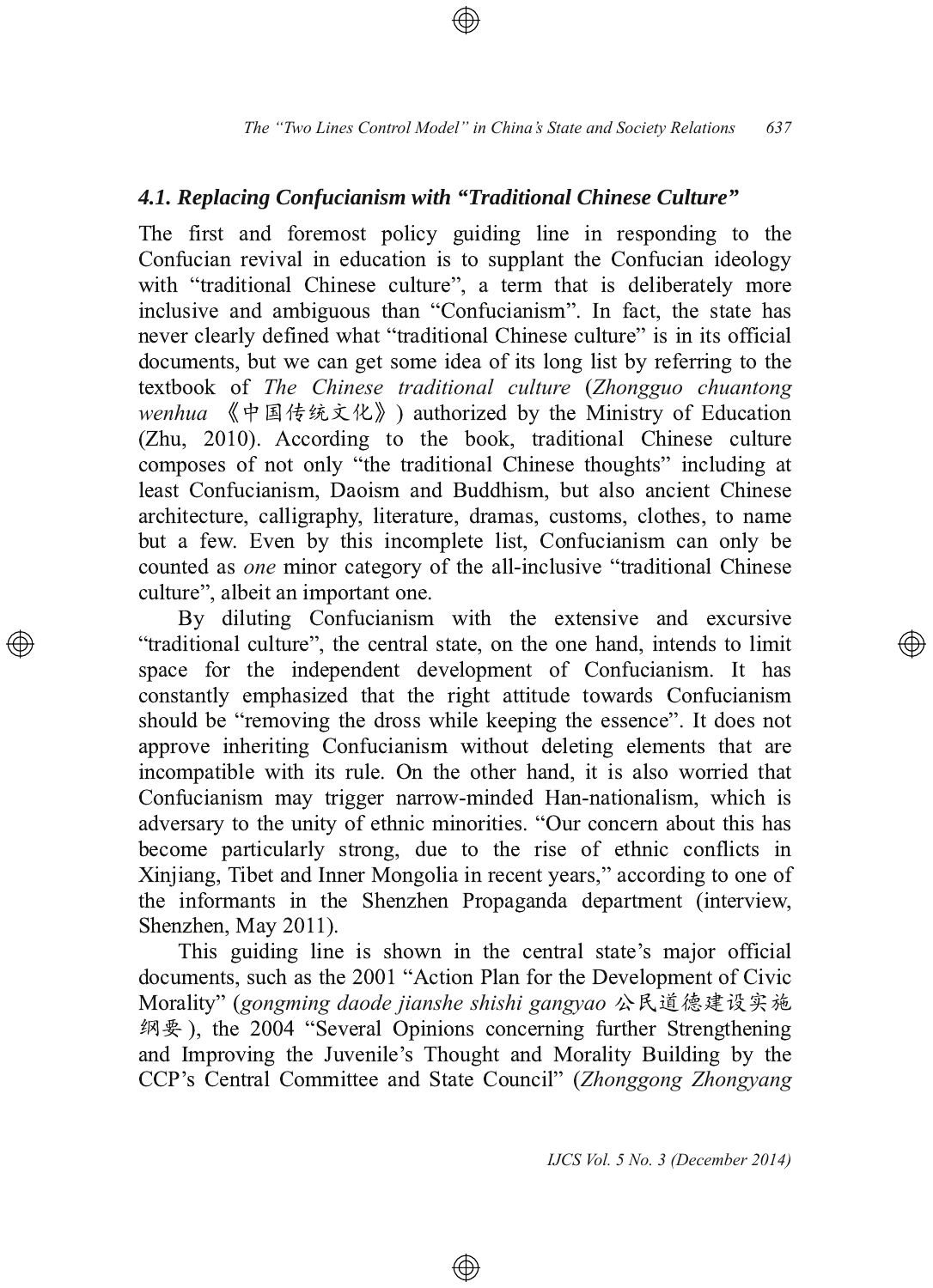#### 638 Oin Pang

Guowuyuan guanyu jinyibu jiaqiang he gaijin weichengnianren sixiangdaode de ruogan vijian 中共中央国务院关于进一步加强和改 进为成年人思想道德的若干意见), the 2006 "The Eleventh Five-Year Plan for Cultural Development, 2006-2010" (guojia shiyiwu shiqi wenhua fazhan gangyao 国家十一五时期文化发展纲要) and the CCP's Seventeenth and Eighteenth Congress Report in 2007 and 2012.

In all these documents, "Chinese traditional culture" is lauded, and education of "the essences of Chinese traditional culture" is also explicitly emphasized; however, none of the major documents has even mentioned the term "Confucian", or "Confucianism" or "Confucius". Rather, the words with the connotation of Confucianism in these documents are always "traditional culture" (chuantong wenhua 传统文 化), "Chinese culture" (zhonghua wenhua 中华文化) or "Chinese traditional culture" (zhonghua chuantong wenhua 中华传统文化). Even "national studies" (guoxue 国学) which has a comparatively stronger reference to Confucianism cannot be spotted.<sup>8</sup>

"Traditional culture", in these documents, was often vaguely referred to as the Chinese calligraphy, painting, some classic arts, poetry and the classics.<sup>9</sup> Confucianism or its related activities are seldom mentioned. For instance, in section 30 of the 2006 document, it was clearly stipulated that:

In those primary schools where resources are available, classes in calligraphy, painting and other classical arts should be set up and open for the students. At the middle school level, in the course of Chinese (*Yuwen* 語文), the proportion of poetry and the classics should be increased. And in both primary and middle school, traditional culture should be incorporated into various disciplines or subjects by connecting traditional culture with their distinctive content.

In terms of implementation of the policy line at the local level, however, there is a considerable degree of differences among local authorities in different places.<sup>10</sup> During my field trip, local authorities in B District, Shenzhen and several public schools of Guangzhou follow the line closely by focusing much of the teaching on various forms of traditional culture in their promoted educational programmes; however,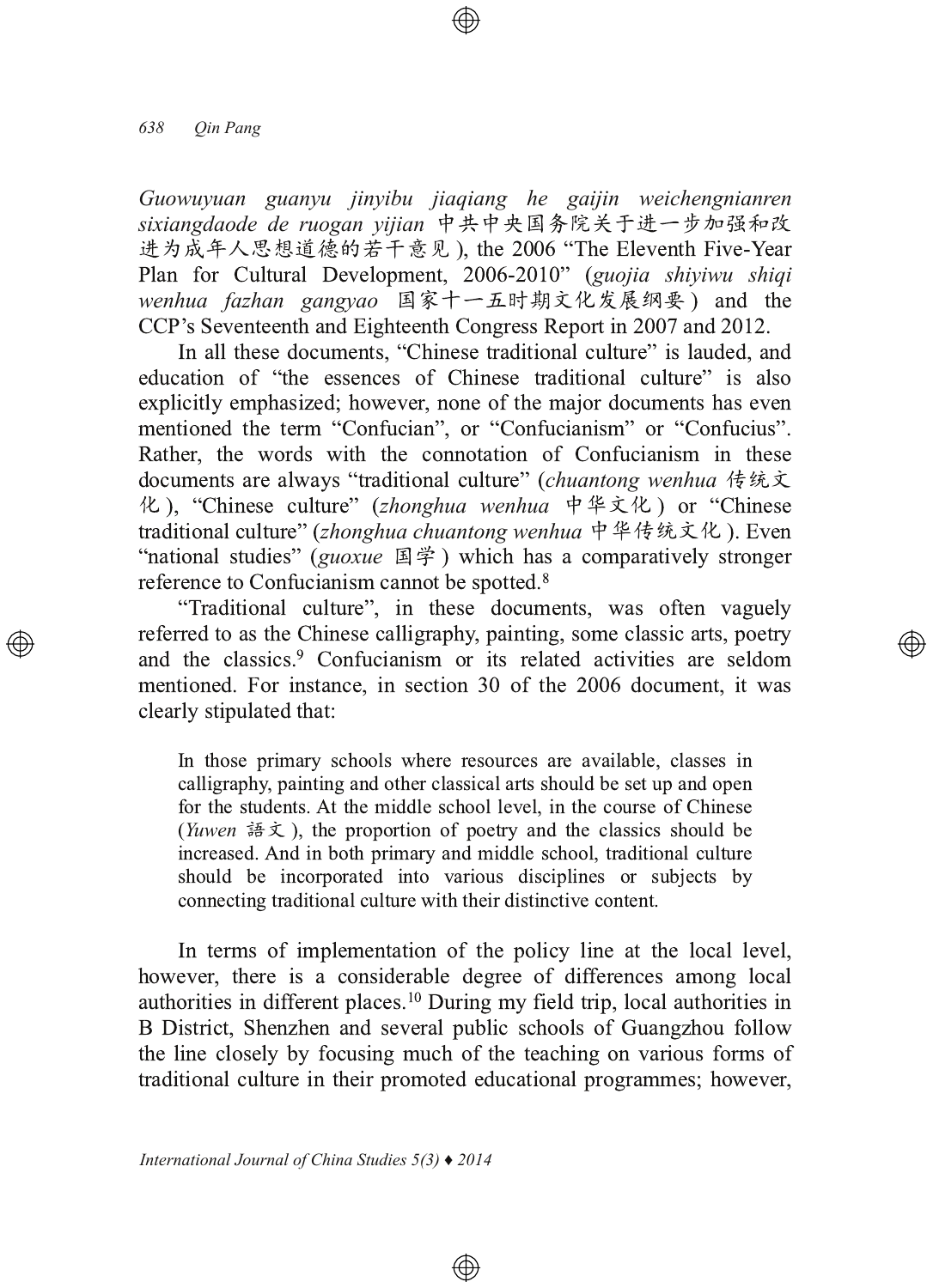local authorities in L Town, Qingdao seemed to ignore the policy and was seen as putting great emphasis on the teaching of the Confucian **Classics** 

In one of the educational policy documents of the local educational authorities in B District, Shenzhen, for local schools, education on "diversified forms of traditional culture" was emphasized. One of the educational authorities in this district told me that they encouraged local schools to develop their own "school-based courses" (tese xiaoben kecheng 特色校本课程) instructing a certain form of Chinese traditional culture such as the Beijing Opera (interview, Shenzhen, May 2011). According to my observation during the field trip, these schools do have developed their "school-based courses", but none of the schools provides any specialized course on Confucianism.

In Guangzhou, no educational authorities at the prefecture- or district-level government have formally launched educational programmes about Confucianism. But there are several middle schools and primary schools in the T District offering Confucianism-related courses or the so-called *guoxue* education. My visit to these schools and interviews with their principals and teachers show that they faithfully followed the central policy of promoting traditional culture, rather than Confucianism. One primary school principal said that their education focuses on the teaching of traditional culture, though they will combine some stories from the Confucian Classics into their teaching (interview, Guangzhou, March 2011). She emphasized that "traditional culture is a much broader concept than Confucianism and since some people (she meant some pupils' parents) still hold some negative opinions about Confucianism, we do not want to arouse their dissatisfaction" (interview, Guangzhou, March 2011).

However, the Confucian education in the C Town (xian  $\frac{1}{2}$ ), Qingdao, shows a different story. Local educational authorities in the town have been enthusiastic about promoting Confucian education. Local public schools have put explicit emphasis on the education of the Confucian classics such as the *Analects (Lunyu*  $\langle \hat{i} \hat{\epsilon} \hat{\epsilon} \rangle$ ). For example, public primary schools even required their students to read and even recite a long list of elementary Confucian classics including the *Three* 

⊕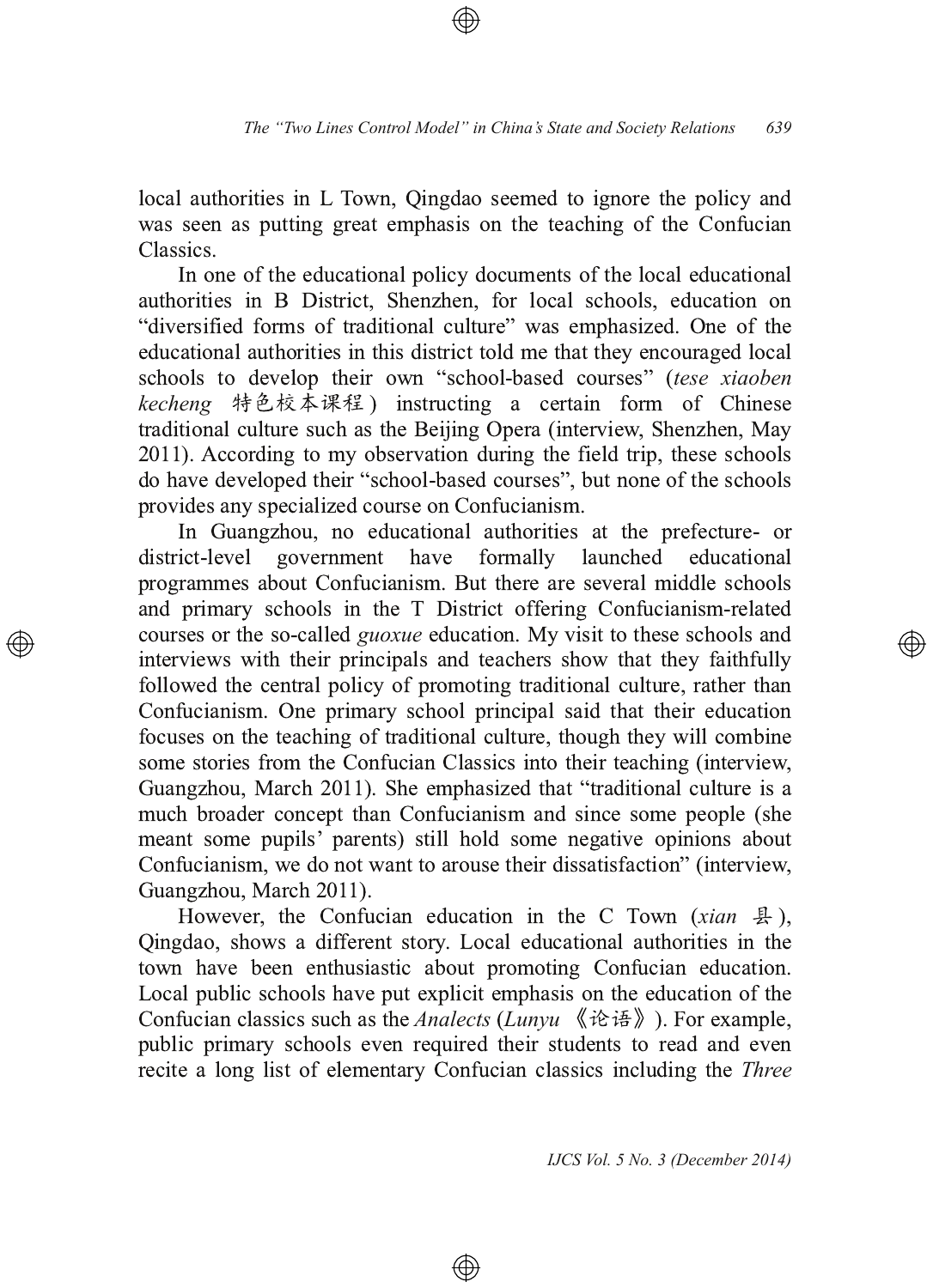characters classics (Sanzijing  $\langle \exists \hat{\Xi} \hat{\Xi} \rangle$ ), Standards for students (Dizigui 《弟子规》) and The book of family names (Baijiaxing 《百家  $\langle \nmid \psi \rangle$ ) in the children's morning reading class. These books are not abridged and the schools usually requested the students to read these books without "proper selection", that is, "removing the dross while keeping the essence". In these schools, Confucian education often takes a dominant part in their *guoxue* education programmes. Education of other forms of traditional culture such as the calligraphy and painting, contrary to Shenzhen and Guangzhou, only takes limited time and resources in these public schools.

Such explicit and unselective use of the Confucian classics is in apparent contradiction to the central state's guiding line. Similar cases, however, can also be seen in some public schools in another District in Qingdao. Their teaching style even bears some closeness to that of Confucian private schools (these schools are not government-funded and therefore enjoy some degree of autonomy in deciding their own curricular) which concentrate their education on the reading of authentic Confucian classics.<sup>11</sup> In addition, it is worth mentioning that the teaching style, interestingly, is not questioned by the local educational authorities.

</u>

# 4.2. Co-opting Preferred Confucian Fragments into the Official **Ideology**

Besides attenuating Confucianism with traditional culture in the current education system, the central government has also set another guiding policy, actively co-opting selective elements of Confucianism into its official ideology. By setting these guiding policies, the central state intends to use Confucianism (or traditional culture) as an expedient tool for its own ideological promotion. This is not new in Chinese politics. Before 1949, the then ruling Chiang Kai-shek government had also adopted a similar strategy in its Confucian-inspired moral education. Emblematic of this are Dai Jitao's theories linking Confucianism and Sun Yat-sen's Three Principles of the People (Zheng, 2004, cited from Billioud and Thoraval, 2007). In the imperial times, similarly, the imperial state also mastered the co-optation skills. They, in regulating

 $\circledast$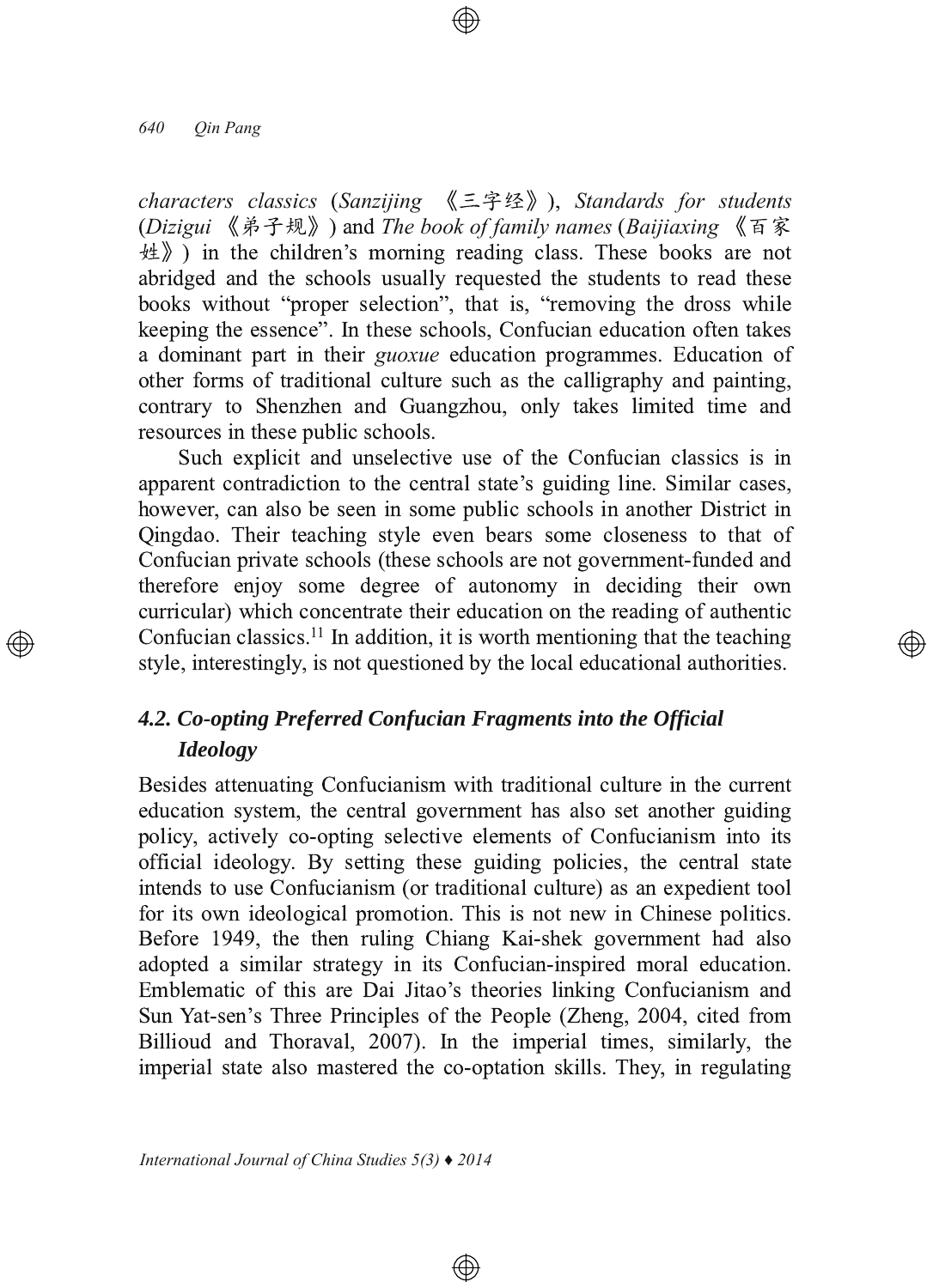popular religious beliefs, co-opted into its official pantheon (like the official ideology today) some popular deities who had already acquired considerable followings (like Confucianism today). In this way, the state took advantage of the popular deities, which after being reshaped and restructured, served for the validation of the state (Shahar and Weller, 1996). The current Chinese authorities are also proficient in this skill.

Local authorities, interestingly, though generally following the guidance, selected different ingredients from the Confucian stock to promote different elements of the official ideology. For instance, some focus on patriotism, while others emphasize on "Socialist Concepts on Honours and Disgraces" (SCHD). Local authorities have their quite distinctive focuses in their educational programmes.

During my field trip, I found that local authorities in Shenzhen and Guangzhou put great emphasis on cultivating patriotism in their traditional culture programmes. In the B District, Shenzhen, one of the local educational officials asserted that their primary teaching objective is to cultivate the students' national spirits for which patriotism and the Zeitgeist of reform and innovation" (gaige he kaifang de shidai jingshen 改革和开放的时代精神) (interview, Shenzhen, May 2011). They also put this in its 2009 "Guidelines for Teaching National Studies" (guoxue jiaoxue yaoqiu 国学教育要求) for local schools, and made it as the core principle.<sup>12</sup> According to this official, Confucianism, or more broadly speaking, traditional culture, is compatible with the official Patriotism. First, some of the Confucian ethics such as *zhong* 忠 (loyalty to the country), are in line with patriotism; and second, instilling traditional culture itself is helpful for cultivating national identity, or the so-called "national spirit" (interview, Shenzhen, May 2011).

In the schools where education of Confucianism (traditional culture) was inserted into the curriculum in Guangzhou, education of patriotism was also placed with priority. An illustrative case involves the official programme titled "Red Scarf National Studies Inheriting and Educating Activities" (honglingjin guoxue chuancheng jiaoyu huodong 红领巾国 学传承教育活动). The organizer of the programme in this primary school explained, "one of the most important purposes of our programme is to instill patriotism among the students" (interview,

⊕

IJCS Vol. 5 No. 3 (December 2014)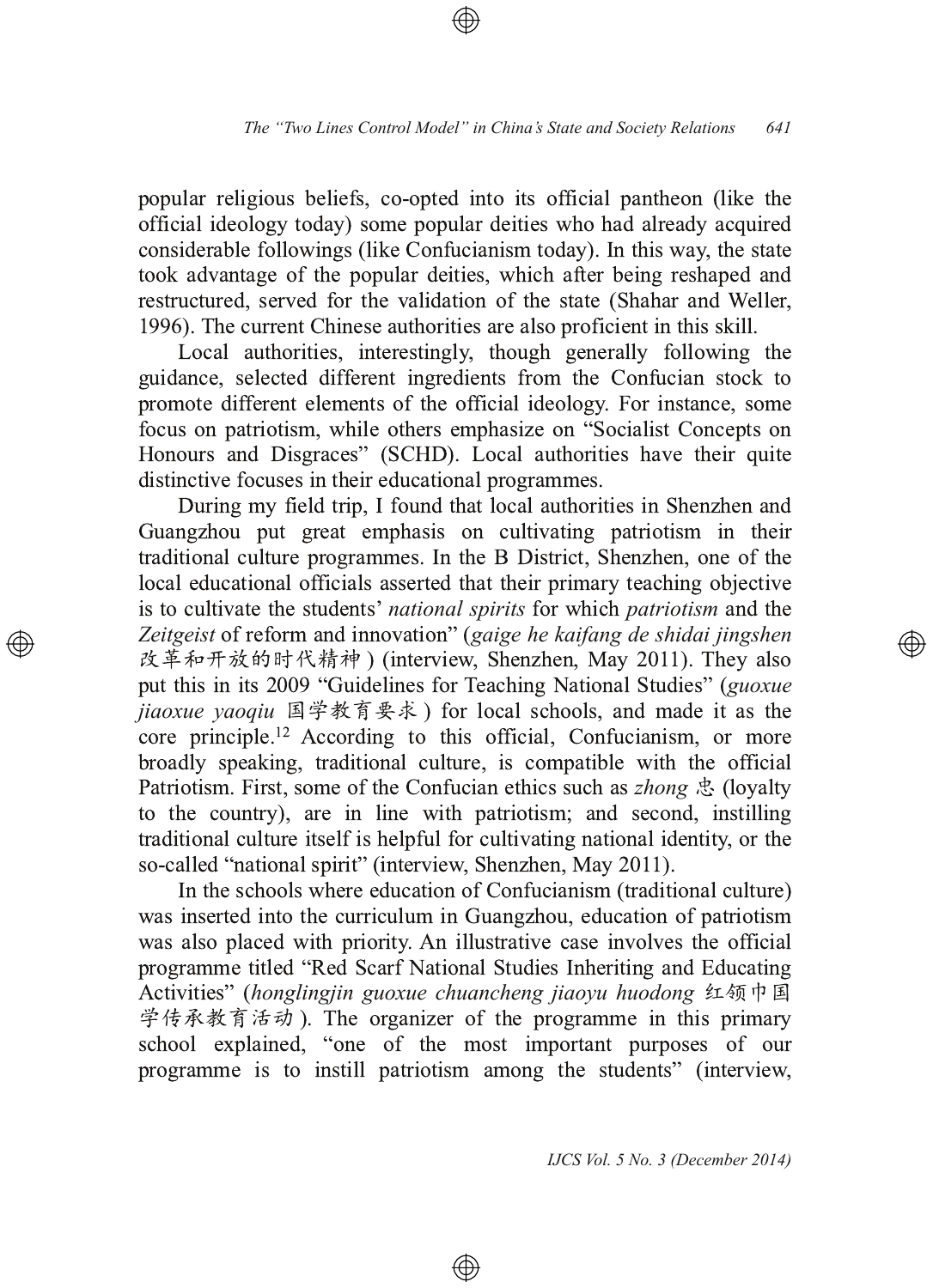Guangzhou, March 2011). This is also clearly written in the prelude of the textbook for the programme, which stressed patriotism and "making" it the main rhythm of the programme". It also says that this programme aims to implement the requirements of the central document, "Several Opinions Concerning Further Strengthening and Improving the Juvenile's Thought and Morality Building", concerning patriotic education. The implications are clear: the programme is initiated to cultivate "national spirit", that is, patriotism. In fact, even a partial examination of the textbooks suggests that patriotism is, indeed, a predominant theme over others such as diligence, credibility and frugality, since the book length for patriotism is, by all means, much longer than the others.

Patriotic education, however, was not very much emphasized in the teaching programmes of Confucianism (traditional culture) in other places of my field trip. An interesting case is the moral education programme promoted by the Beijing Oriental Morality Research Institute (Beijing Dongfang Daode Yanjiusuo 北京东方道德研究所, hereafter BOMRI), a research organization affiliated with the Beijing College of Youth Politics. It actively connected its educating programmes of Confucianism with the "Socialist Concepts on Honours" and Disgraces" (shehui zhuyi rongruguan 社会主义荣辱观, hereafter SCHD).<sup>13</sup> After 2006 when the "Socialist Concepts on Honours and Disgraces" (SCHD) was issued, an active alliance between the two has been made. SCHD is a set of moral concepts developed by the General Secretary of the CCP, Hu Jintao, and is also known as "Eight Virtues and Shames". It encompasses the following list of ethical values: (1), love the country;  $(2)$ , serve the people;  $(3)$ , follow science;  $(4)$ , be diligent;  $(5)$ , help each other and make no gains at others' expense;  $(6)$ , be honest and trustworthy;  $(7)$ , be disciplined and law-abiding;  $(8)$ , live plainly, and do not wallow in luxuries and pleasures.

</u>

In the moral education programme promoted by the BOMRI, according to the director, the "traditional virtues" they promoted can be summarized as *bade* 八德 ("eight virtues"): *zhong* 忠 (lovalty), *xiao* 孝 (filial respect for parents), *cheng*  $\dot{\mathbb{R}}$  (honesty), *xin*  $\dot{\mathbb{F}}$  (trustworthiness and credibility),  $li \nless$  (rituals/respecting others),  $vi \nless$  (uprightness), lian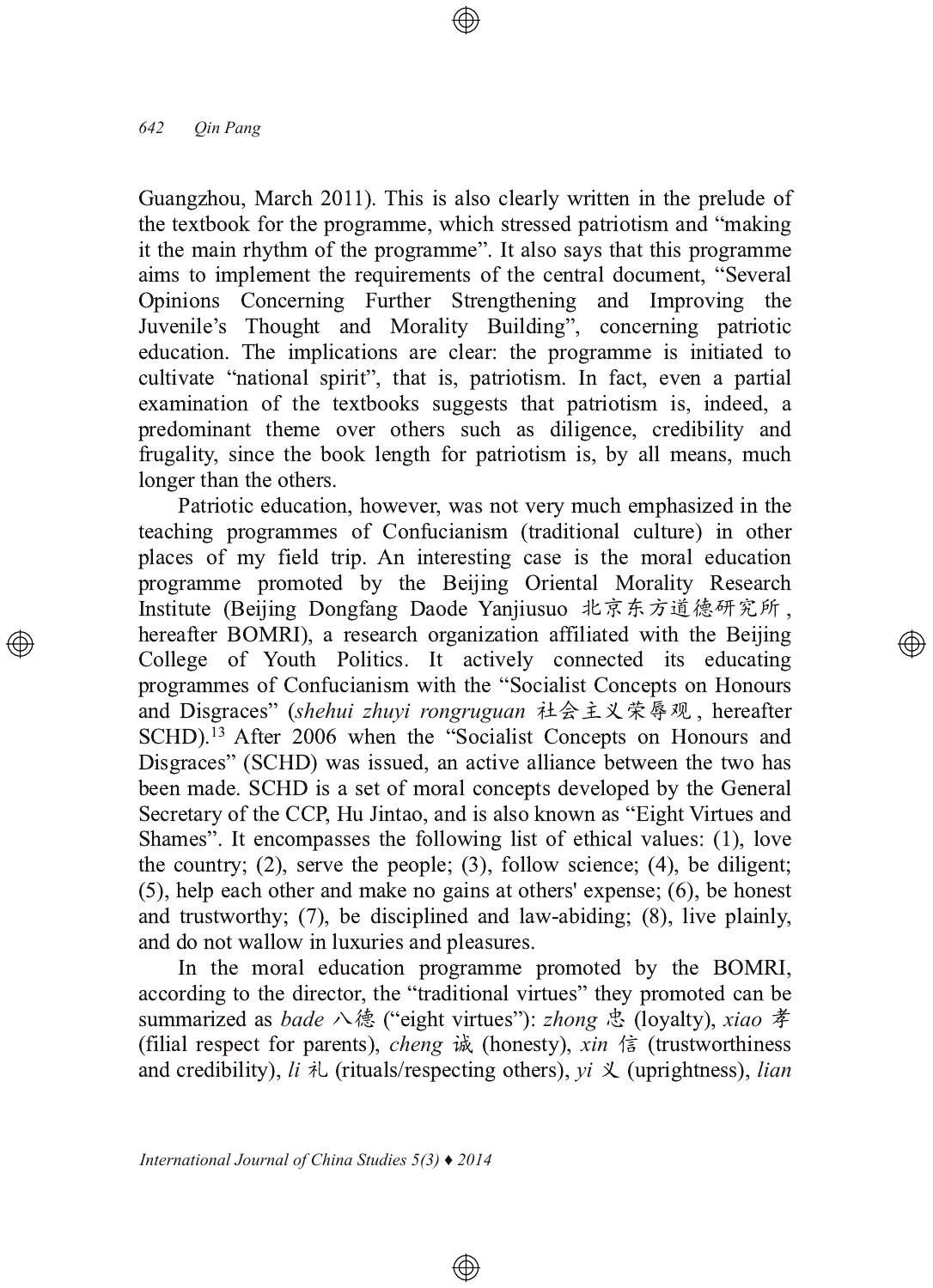廉 (frugality), *chi* 耻 (sense of shame), a slightly different version of the SCHD. Though *zhong* (loyalty) is close to patriotism in their programme, their emphasis is more on *xiao* (filial respect for parents), *cheng* (honesty), *xin* (trustworthiness and credibility) and *chi* (sense of shame). This is because their aim is to cultivate the vouth morality. hopefully as a cure for the rapid decline of moral decline among young students in their eyes. Teachers in BOMRI asserted that their main job is to interpret the eight virtues and instill them among the teachers responsible for moral education in the primary and middle schools (interviews, Beijing, January 2011). Their programme received financial support from the Beijing Municipal Government and some "relevant departments" within the Ministry of Education. First conducted as a trial programme teaching traditional Chinese virtues to 40, 000 students in four universities and over a hundred primary and secondary schools in Beijing, it later expanded to a national programme involving 373 schools universities in Beijing, Nanjing, Shandong, Heilongjiang, and Chongqing, Sichuan, Shenzhen, Tianjin, Wuhan and Xian (interview, Beijing, January 2011).

As for the reason for focusing on civil morality education, one director of the BOMRI (and also some teachers) asserted that it is related to its former dean, Professor Wang Dianqin, who committed himself to promoting Confucianism, especially Confucian morality (interviews, Beijing, January 2011). Wang perceived Confucian ethics as an effective cure for the sharp moral decline among youngsters in the early 1990s, which he believed was serious. He set the tradition of emphasizing on the building of moral characters.

Besides, such focus can be also partly attributed to the income resources of this institute. According to one of the leaders, although they can get some financial subsidies from the Beijing Municipal Government for its operation, the amount is, in fact, far from enough (interview, Beijing, January 2011). They currently have seven full-time faculty members and more than 30 part-time researchers. They have to rely on the donation of enterprises and some unofficial organizations for part of their income and operational fees. In fact, they are allowed and even encouraged to collaborate with other segments of society to reduce

⊕

IJCS Vol. 5 No. 3 (December 2014)

্⊕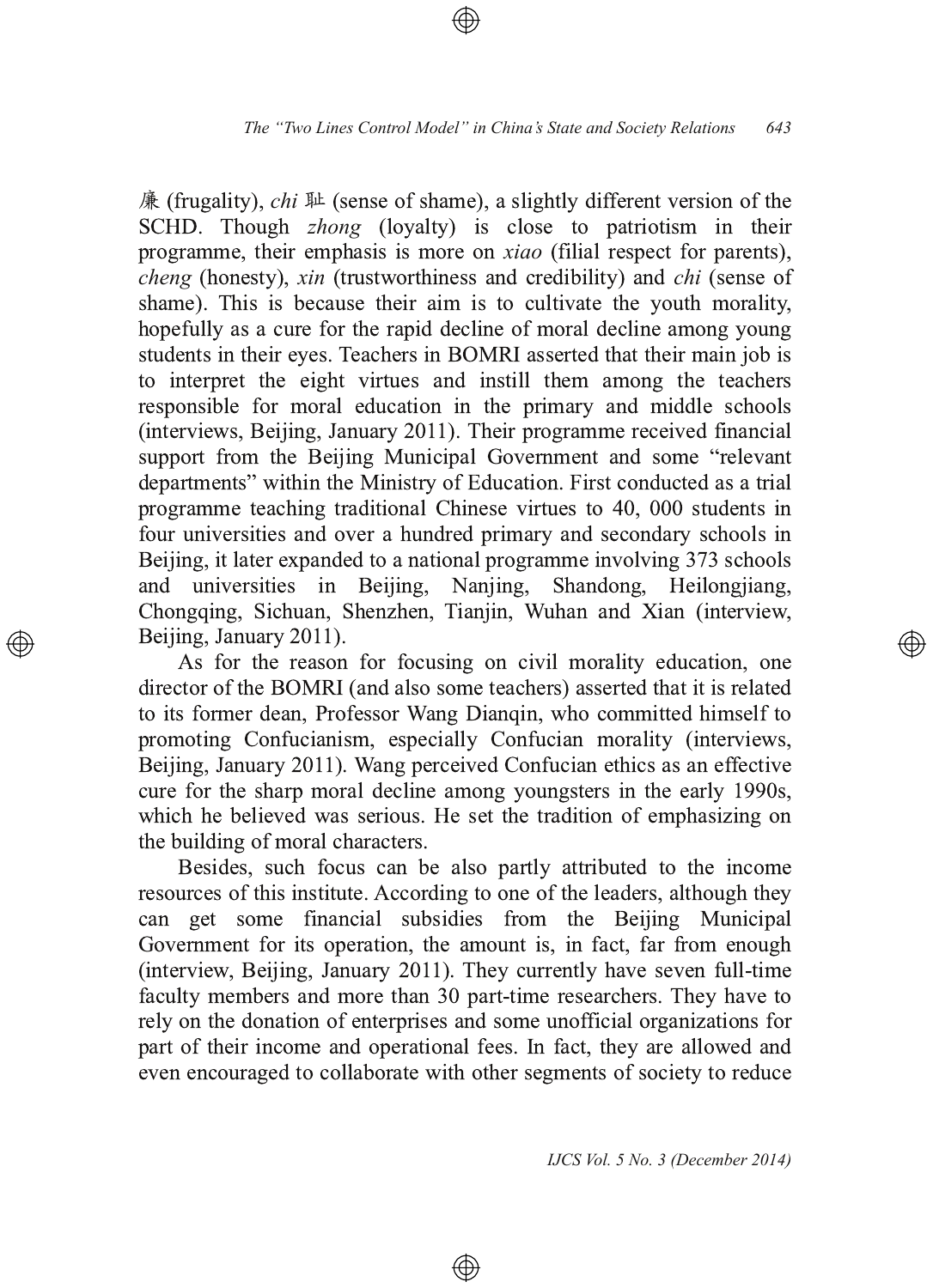the local government's burden. The enterprises and organizations, however, tend not to be interested in cultivating patriotism but in promoting some social moralities such as *cheng* (honesty) and xin (trustworthiness and credibility). They are more inclined to finance the programme to improve the morality of youth, which they see as meaningful.

In other places, similar educational campaigns to combine the Confucian ethics with SCHD have been actively launched, especially by local educational authorities such as in Nanchang (Lei, 2006) and Shenyang<sup>14</sup>. In these programmes, though patriotism is mentioned, it is not placed as priority.

In sum, the central state retains its control over the education of Confucianism by providing some general guidance for local authorities including educational officials and school principals. However, local authorities, as has been shown in previous analysis, implemented the guidance in different degrees and approaches. One of the reasons for the variations in local authorities' implementations of the central state's guiding line lies in the decentralization of administrative power from the centre to the local level. Since the early 1980s, the central government has gradually relaxed its stifling control and assigned more and more authority and responsibility for the management of education to the local level. The first step was the "Decision of the Central Committee of the Communist Party of China on the Reform of the Educational Structure" (Zhonggong Zhongyang guanyu jiaoyu tizhi gaige de jueding  $\psi \neq \psi$ 关于教育体制改革的决定) issued by the CCP's central Committee in May 1985 (see Tsang, 2003; Wong, 2000; Fernanda, Wiseman, and Baker, 2002). In the 1990s, the division between the central and local has been further specified, and the central educational agencies do not finance or control the administrative management of tertiary and precollegiate institutions, though the central should retain its authority for making fundamental rules and regulations.

Due to the decentralized system, the central state has left only inadequate power and authority to control local authorities' management over local education. The central state has had to narrow its focus to making some general guidance that can sanction and bolster its rule. For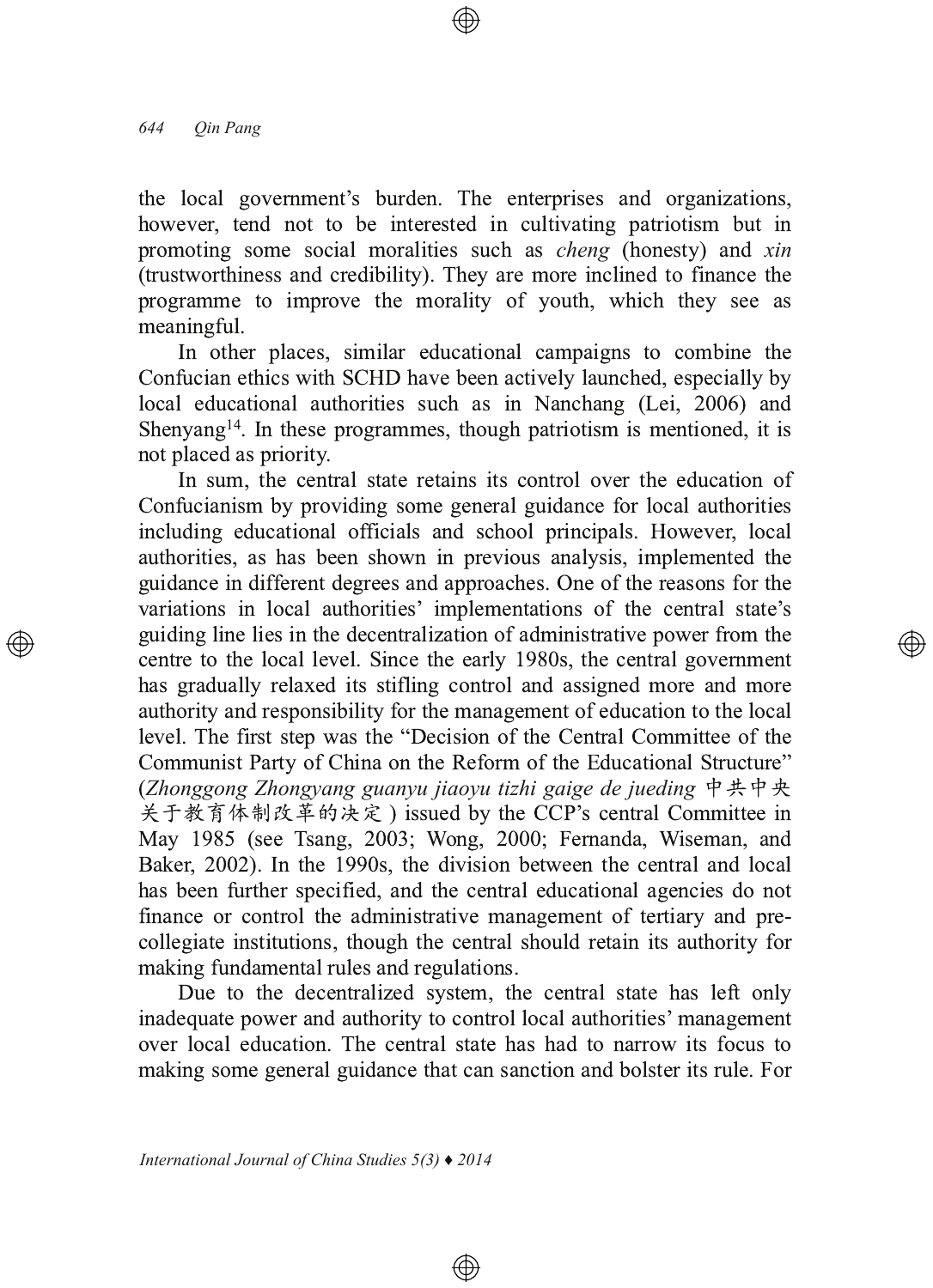local authorities, since they are allowed considerable freedom and authority in making decisions, they can do what they believe as appropriate and reasonable, so long as they do not ignore the centre's guidelines too flagrantly.

#### 5. The Central State's Bottom Line for the Confucian Revival

Besides providing some guiding policy parameters concerning Confucianism, the central state also sets a firm bottom line to prevent contraventions against the official ideology and its rule. The bottom line represents the official limits for Confucian discourses and social activities, and in fact, is not specifically designed for Confucianism but rather geared to all activities in the public media discourses.

The bottom line can be summarized as follows:

(1) inciting subversion of the regime of people's democratic dictatorship and the socialist system, national division, rebellion or rioting;

(2) inciting opposition to the leadership of the Chinese Communist Party:

(3) inciting defiance or disruption to the implementation of the Constitution or laws:

(4) inciting ethnic or racial discrimination or hatred, or disrupting national unity:

(5) propagating murder, obscenity or pornography or instigating criminal activities (Shambaugh, 2007).<sup>15</sup>

Local officials in ideology-related departments dealing with education and the mass media are required to familiarize themselves with the bottom line even during their pre-career training. The central state has an overarching and sprawling propaganda system penetrating its officialdom which exercises its censorship responsibilities for all information released to the public media, checking whether any public discourse of Confucianism contravenes the bottom line.<sup>16</sup>

The central state's coercive control of Confucian education (discourses and activities) is institutionally motivated. As head of the CCP organization and the state bureaucracy, central authorities still rely on the official ideology to mobilize the commitment and loyalty of the

⊕

IJCS Vol. 5 No. 3 (December 2014)

</u>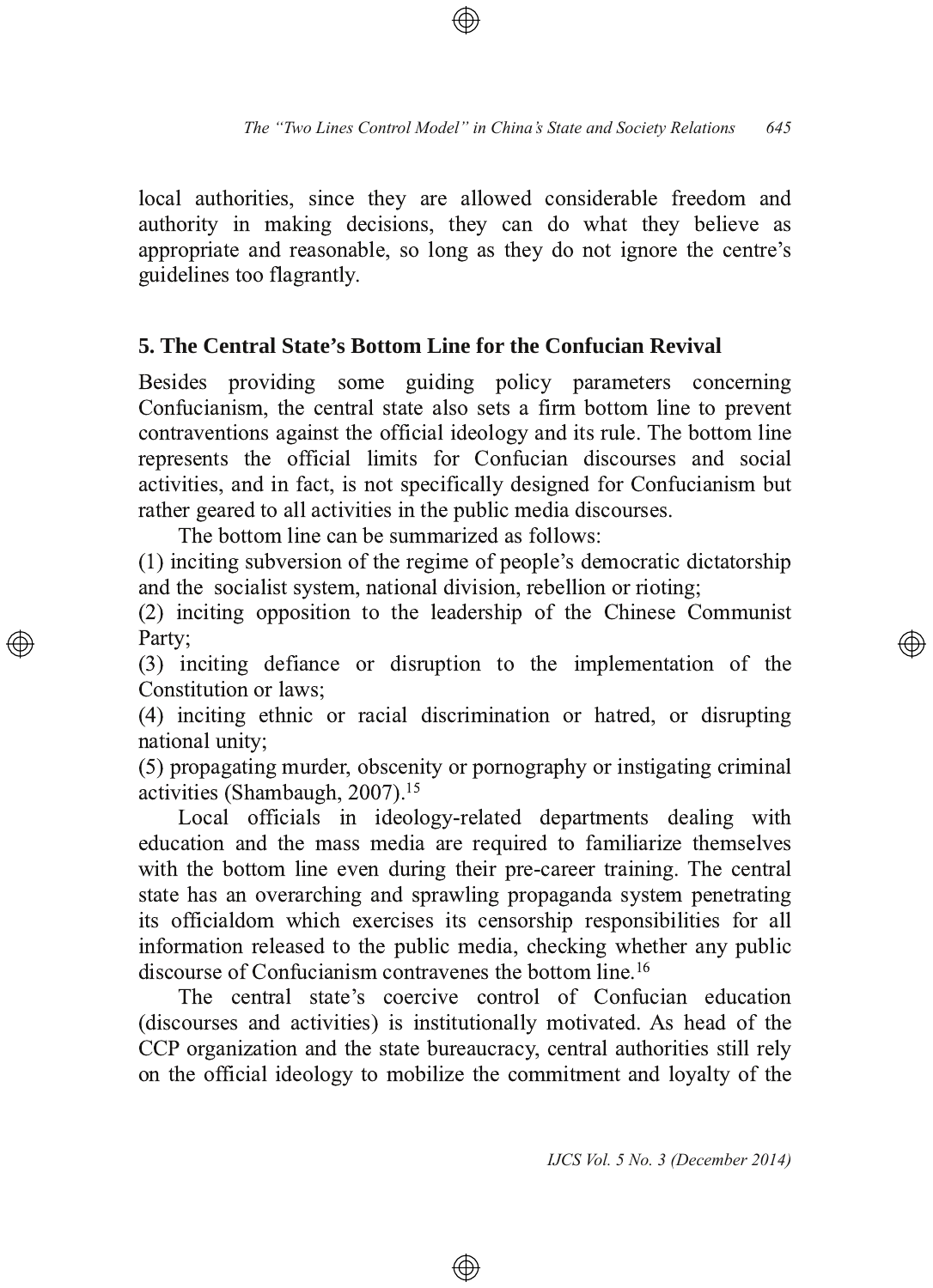rank and file of the administrative staff at all levels, and to shape consensus and unity for the CCP's organizational life. In addition, the institutional legacies of Marxism and Maoism give the official ideology an important presence in at least the organizational life of the party state that cannot be questioned or ignored. Thus the central authorities have a great stake in preserving the stability of the official ideology at least within the party. This also explains why official ideologies still feature prominently in the education of party members at various levels at party schools which aim at training the CCP's local cadres (Shambough,  $2007$ ).

In contrast with the guiding lines, the bottom line was seen as carefully and strictly followed by local educational authorities in my field trip. One of the reasons is the "double check" system of monitoring local educational authorities' management of the Confucian education. One of my interviewees in the educational bureau of B District, Shenzhen, remarked that their *guoxue* programme of Confucianism is subject to the check of two supervising organs, one being their higherlevel educational authorities (in his case, the educational bureau in the prefectural educational bureau in Shenzhen) and the other the same-level propaganda department (the propaganda department in the B District, Shenzhen) (interview, Shenzhen, May 2011). Both of them will check whether their programme is in contradiction with the central state's bottom line, especially the propaganda department. In fact, one interviewee in the S District, Qingdao city, revealed that even their public activities related to *guoxue* (or Confucianism) are subject to the approval of the propaganda department (interview, Oingdao, April, 2011). For example, they need to obtain approval from the local propaganda development before they launch public lectures about Confucianism run by local community committees (juweihui 居委会), and courses on Confucianism for the elderly (laonian xingquban  $\# \# \mathcal{R}$ 趣班) (interview, Qingdao, April, 2011)<sup>17</sup>.

</u>

This system, in fact, can also partly explain why local educational authorities are loose in following the guiding lines but strict in the bottom line. In theory, officials in the higher-level educational bureau and the propaganda department need to assess the educational

 $\circledcirc$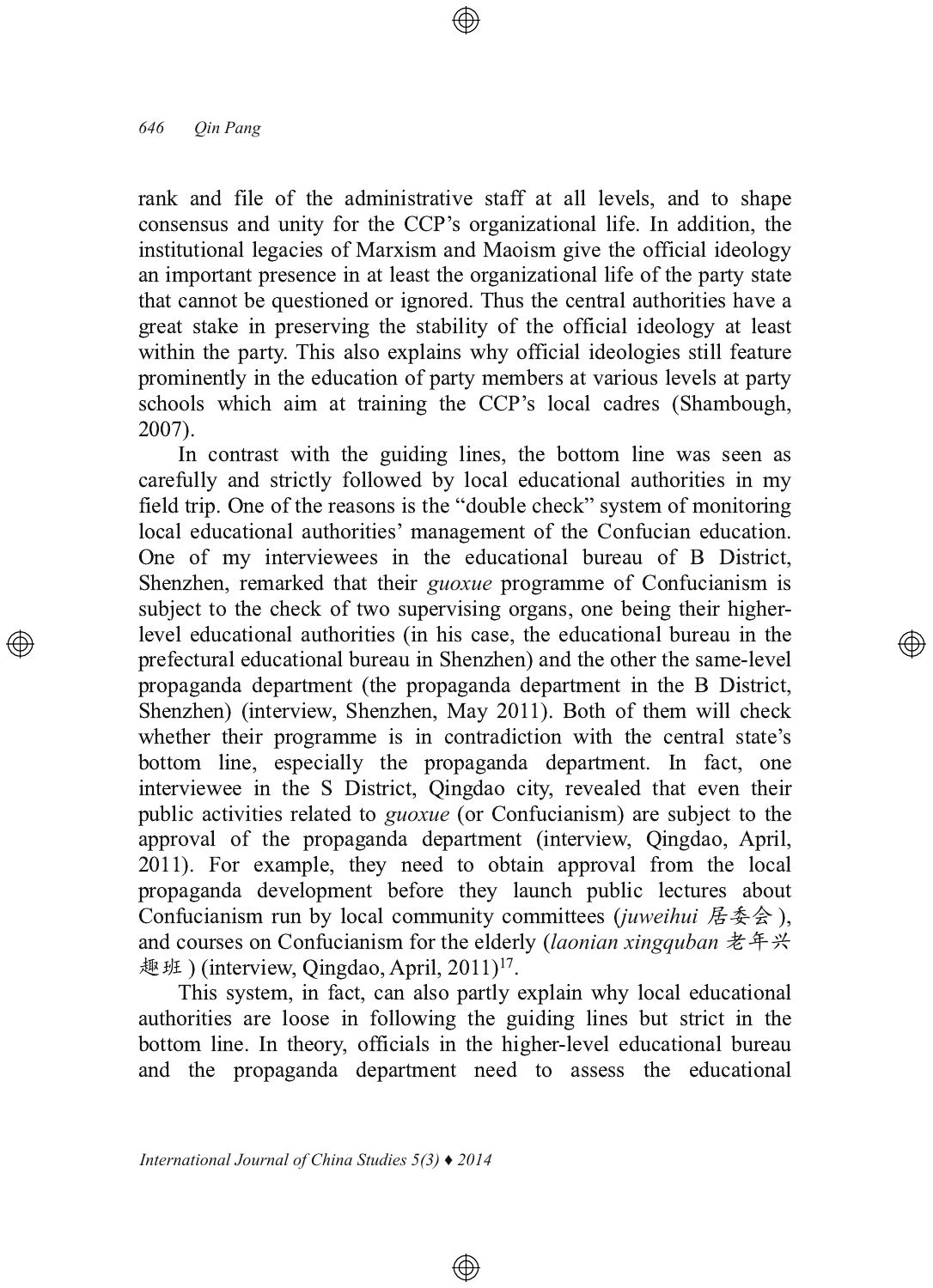programme, for example, to see whether it has followed the central state's guiding line and bottom line. However, these officials sometimes may lack enough professional knowledge of Confucianism; more importantly, as long as the programme is not in contravention against the official bottom line, these officials will not lose anything even if there are some obvious contradictions in the programme with the guiding principles. In fact, they will not gain anything if the programme properly implements the guiding lines. Thus, they have few institutional motivations to check whether it has followed the guiding lines, and tend to believe local educational authorities' explanations about whether and how their programmes apply the guiding lines. But the check of the bottom line is different. If the programme is found with anti-government content, these officials will have to take responsibilities, especially for propaganda officials. In a word, the current system only provides institutional motivations for checking the bottom line but few motivations for guiding lines.

During the field trip, I found that though the propaganda officials mostly rely on the self-censorship of lower educational authorities and principals, they do not lose their alert. They still insist on at least some kind of check. Educational officials in District B, Shenzhen, revealed that leaders from the propaganda department came to their bureau and inspected their work every year. This is because the propaganda officials understand the importance of the bottom line, and they know that they will have to shoulder responsibility for any serious ideological accident in their bailiwick. Thus, they usually keep a much closer eye on whether the programme follows the bottom line.

### **6. Conclusion**

This paper examines the Chinese state's engagement with the revival of Confucian education in China's urban society since the new century. It contributes to a major debate of Chinese politics, whether the authoritarian Chinese state can effectively control an increasingly powerful and autonomous society. It is significant because, on the one hand, ideological control has become critical for political stability given

⊕

IJCS Vol. 5 No. 3 (December 2014)

(A)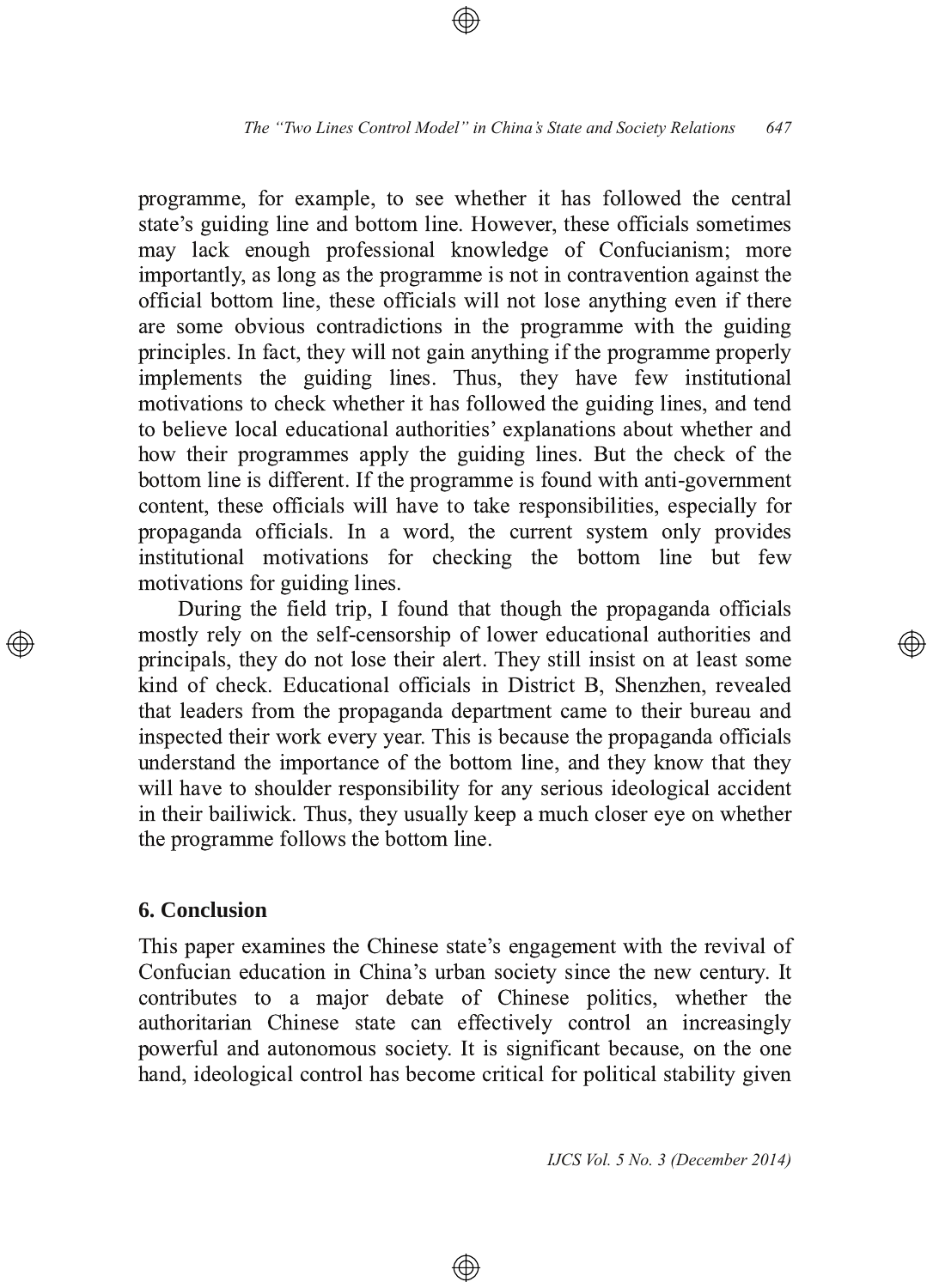the recent economic slowdown and possible onset of social and political reforms in the near future; and on the other, Confucianism has undergone a revival among China's urban citizens. Together with Liberalism and Socialism, it has now become one of the most influential ideological currents in contemporary China.

While most existing literature either believes that the Chinese state has either dominated the Confucian revival or that it has little control over it at all, this paper shows that the state's control is far more sophisticated than "domination" or "non-interference". Based on field research, this paper argues that the central state uses a "two lines" strategy, namely, a guiding line and a bottom line to control the Confucian education. The state mainly provides two guiding lines for lower educational authorities to follow, replacing Confucianism with ambiguous "traditional culture" and integrating Confucian elements with the official ideology. It also sets a bottom line to avoid any challenge against the official ideology. But the two lines are not equally implemented by lower educational authorities. While the bottom line is firmly followed, the guiding line is carried out with varying degrees and approaches. Thus, the effect of the two policy lines on shaping the development of Confucian education is, therefore, different. The central state still retains strong power to avert contraventions against its official ideology but holds only some or limited control over the direction of the content of Confucian education. Such an effect is found to be closely related to the current political institution in which the central state does not finance local authorities but still retains power to dismiss local authorities who dare to trespass the bottom line.

(A)

#### **Notes**

 $\ddot{}$ This research has been kindly supported by "the Fundamental Research" Funds for the Central Universities" (中山大学中央高校基本科研业务费 青年教师培育项目资助) provided by the Ministry of Education of People's Republic of China and "the Starting-up Grant for New Teachers" in Sun Yat-sen University (中山大学青年教师起步资助计划). The author thanks all the interviewees and acknowledges comments from Professor William Case, Professor Mark Thompson, Dr. Jonathan London from City University of Hong Kong, and the two anonymous reviewers.

 $\circledcirc$ 

International Journal of China Studies  $5(3)$   $\triangle$  2014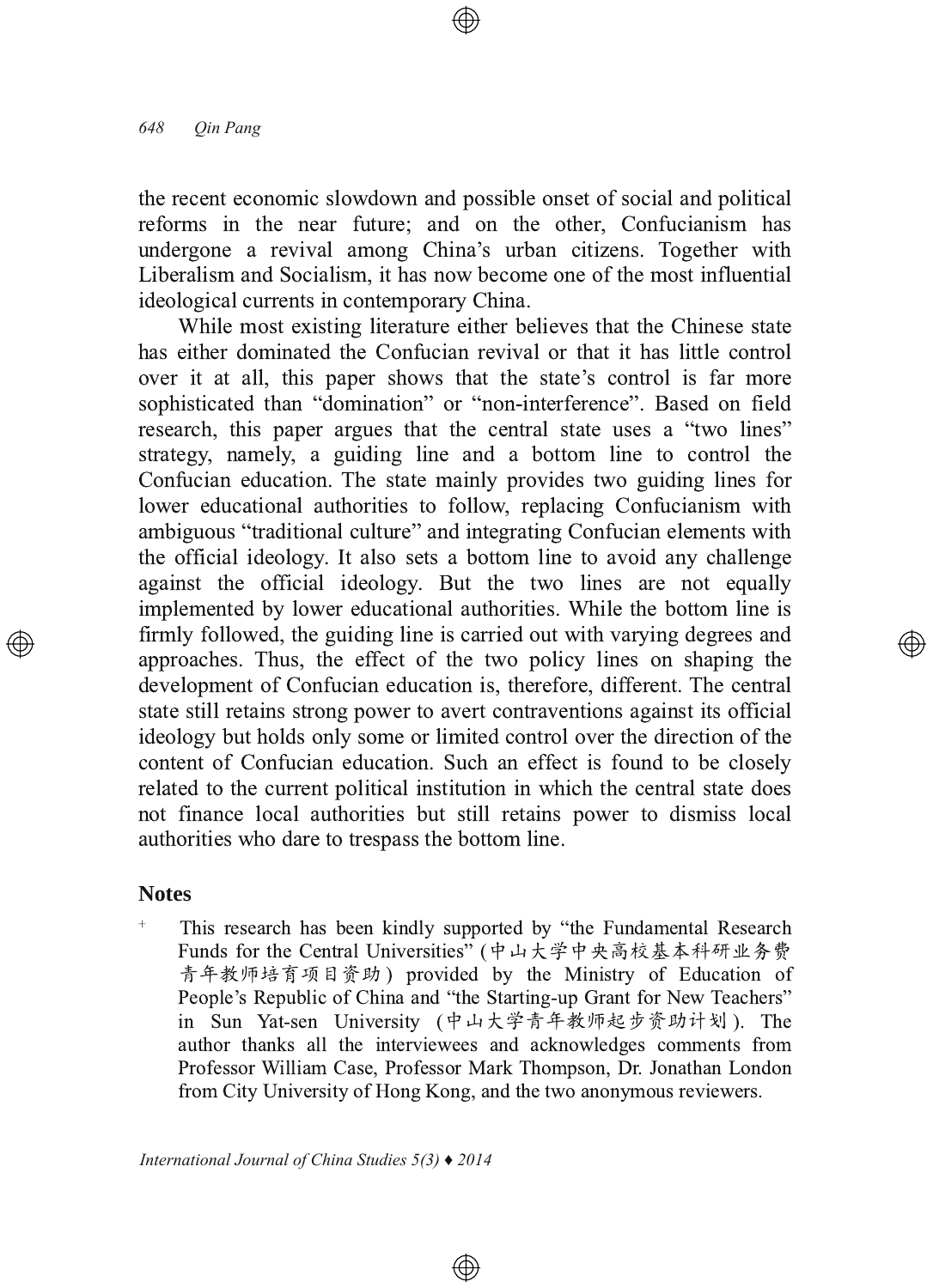- Dr Qin Pang 龐琴 is an Assistant Professor at the Sun Yat-sen University, People's Republic of China. Before joining the Sun Yat-sen University, she had been to the Australian centre on China in the World at the Australian National University as a visiting research student. She obtained her M.A. from the Beijing Foreign Studies University, and received her Ph.D. from the City University of Hong Kong. Her research interests include Confucianism and contemporary China, Chinese state and society relations, and the Chinese nationalism.  $\le$ Email: pampkinpang@gmail.  $\omega$
- Y. Zhu. "Performance legitimacy' and China's political adaptation  $1.$ strategy", Journal of Chinese Political Science, Vol. 16, No. 2, 2011, pp. 123-140; D. Zhao, "The mandate of heaven and performance legitimation in historical and contemporary China", American Behavioral Scientist, Vol. 53, No. 3, 2009, pp. 416-433. After three decades' impressive growth, there have already been signs of an economic downturn since 2011 (B. Eichengreen et al., "When fast-growing economies slow down: International evidence and implications for China", Asian Economic Papers, MIT Press, Vol. 11, No. 1, 2012, pp. 42-87). In 2008 and 2012, over 70 per cent and 60 per cent of Chinese people claimed that "rising prices" (inflation) were a very big problem for China (Pew Global Center, "Growing concerns in China about inequality, corruption", 2012, viewed in October 2012, available at: http://www.pewglobal.org/2012/10/16/chapter-1-domestic-issues-and-national-problems/). In fact, a recent study shows that the CCP has already anticipated slower economic growth and devised strategies to shore up its legitimacy from multiple ideological sources ("China's state legitimacy can weather economic slowdown", Oxford Analytica Daily Brief, 2012, viewed in October 2012, available at: http://www.oxan.com/Analysis/DailyBrief/Samples/ChinaStateLegitimacy.a  $spx$ ).
- $2.$ For a detailed description of the bottom-up educational movement, please refer to Sébastien Billioud and Joël Thoraval, "Jiaohua: The Confucian revival in China as an educative project", China Perspectives, No. 4, 2007. Tianlong Yu, "The revival of Confucianism in Chinese schools: A historical-political review", Asia Pacific Journal of Education, Vol. 28, No. 2. June 2008.
- The author did not clearly state how or when this number was calculated.  $3.$
- Besides the Confucian educators and Buddhists, many Chinese Catholic  $4.$ and Protestant churches also adapt the Confucian classics in their Sunday school moral lessons for children. The author would like to express her

⊕

IJCS Vol. 5 No. 3 (December 2014)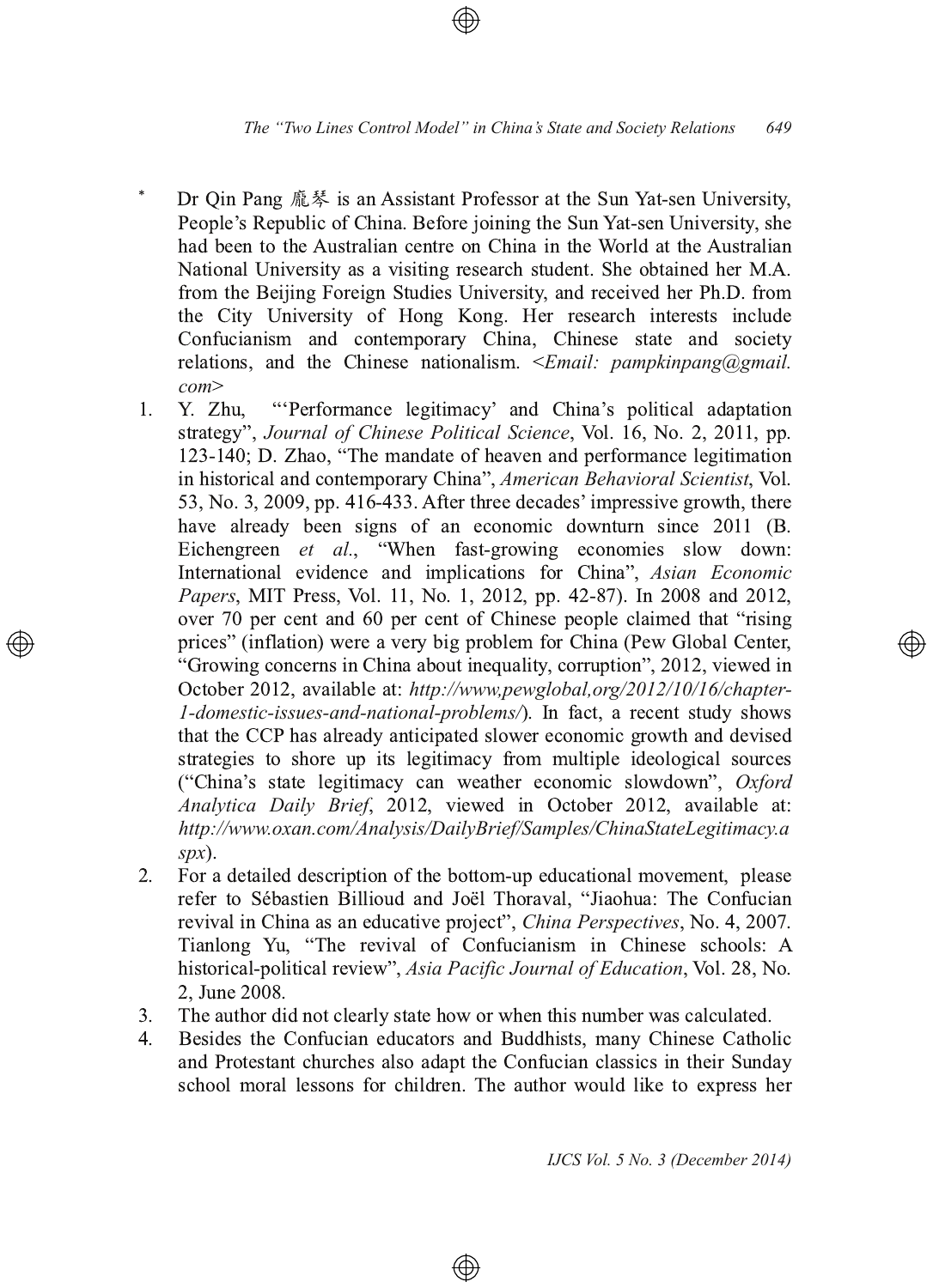#### 650 Oin Pang

gratitude to one of the anonymous reviewers for pointing this out.

- *Primordialism* is another commonly used paradigm in explaining rising  $5.$ political ideologies. In contrast to Instrumentalism, this approach stresses the role of society, rather than the state, in the emergence and production of political ideologies. For instance, scholars in this school, when explaining the origins of nationalism, postulate that it is the societal members' identification with their common ethnic ties and culture that has served as the base for modern nationalism (A. Smith, Nationalism and modernism: A critical survey of recent theories of nations and nationalism, Routledge, London, 1998; A. Smith, Myths and memories of the nation, Oxford and New York: Oxford University Press, 1999).
- $6.$ Some literature about the Chinese state and society relations in the late Oing period argues that some societal groups have appropriated Confucian elements for their challenges against the imperial state (for details, see Chen, 2010). The author would like to express her thanks to one of the anonymous reviewers for suggesting the literature.
- The author would like to clarify that the two guiding lines do not mean that 7. the central authorities have a clear attitude or policy over Confucianism. For example, the statue of Confucius that stood in front of the National Museum of China in Beijing was later removed in April 2011. The incident suggests that there should be internal debates or disagreements concerning the topics of Confucius and Confucianism within the central authorities. The author would like to express her thanks to one of the anonymous reviewers for pointing this out.
- Similar findings have already been noted by other scholars such as John 8. Makeham in Lost soul: "Confucianism" in contemporary Chinese academic discourse, Harvard University Asia Center, 2008; Sébastien Billioud, "Confucianism, 'cultural tradition,' and official discourses at the start of the new century", China Perspectives, No. 3, 2007.
- Though "the classics" may have strong connotations of Confucianism, the 9. documents never clearly denoted the classics as "Confucian" or Confucianrelated. In practice, as my field trip has discovered, the public schools often include Confucianism, Daoism, and even Marxism and some Western classics such as Shakespeare's works in their "classics education".
- 10. The research here only focuses on the educational activities in governmentfunded public schools as they are the main venues where the government policies are meant to be carried out.
- 11. In fact, there are a few non-government funded private Confucian schools (sishu 私塾) in China, especially in the Pearl River Delta area. See

⊕

International Journal of China Studies  $5(3)$   $\triangle$  2014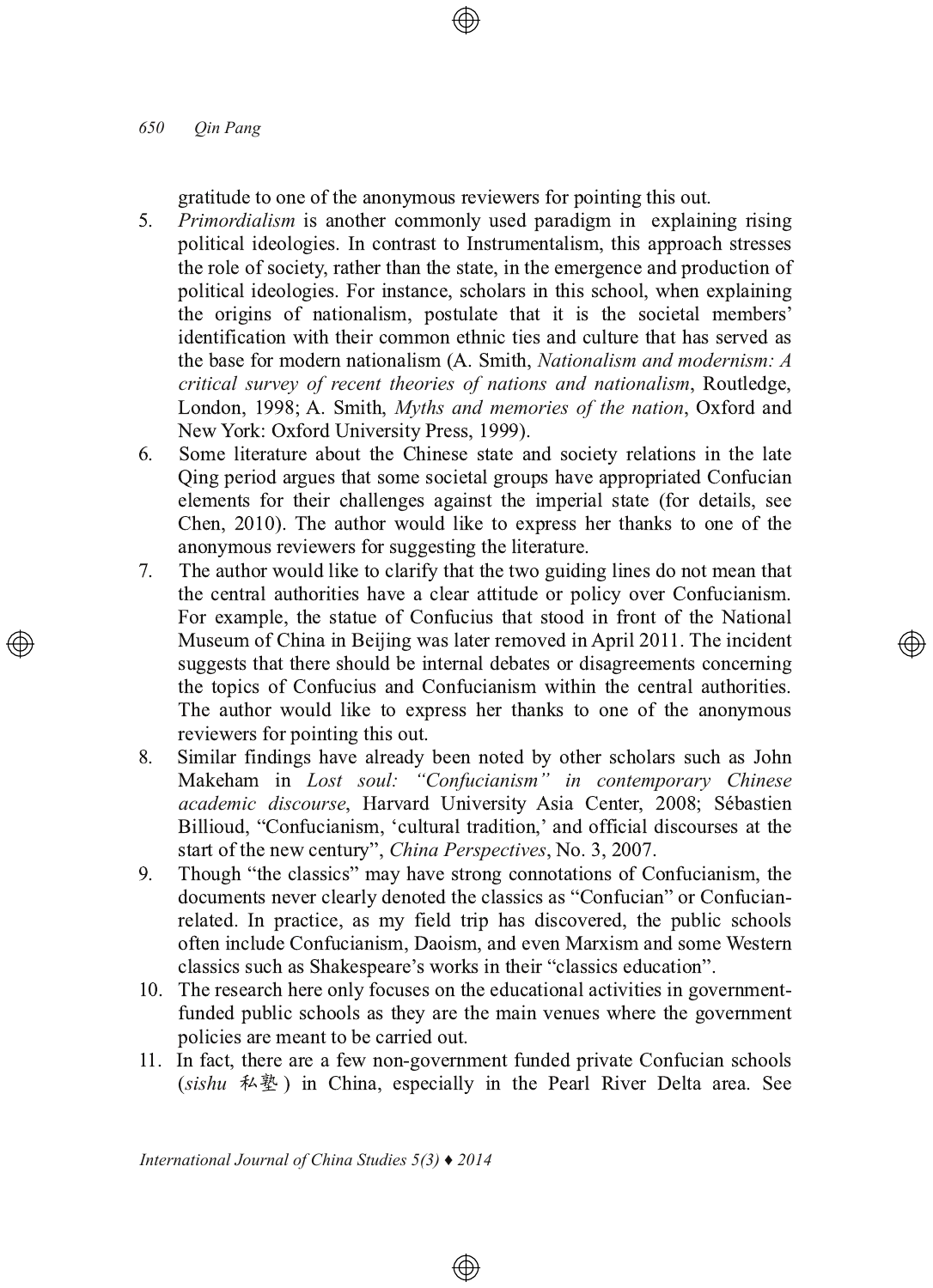Sébastien Billioud, "Jiaohua: The Confucian revival today as an educative project", 2007.

- 12. This document can be downloaded from http://bagxt.baoan.net.cn/ wz Show.asp?ArticleID=511
- 13. Patriotism and the SCHD are two major components of the Socialist Core Value System, which the CCP claimed as "the essence of the Socialist ideology" in its 17th National Congress in 2007. The other components of the core value system are "Marxism", "Shared Ideal of Socialism with Chinese characteristics" (Zhongguo tese shehuizhuyi gongtong lixiang  $\dot{\phi}$ 国特色社会主义共同理想), "the Zeitgeist of reform and innovation" (gaige he kaifang de shidai jingshen 改革和开放的时代精神). And interestingly, while Confucianism has actively been restructured and reshaped to be wedged into patriotism and the SCHD, no systematic efforts have been observed to connect Confucianism with the other components of the core value system. It may be because there are not many overlapping between Confucianism and the others.
- 14. For introduction of their specific activities, please refer to http://www.hge du.cn/CMS/CMS/zzjg/dyk/lm3/2007-4-13 1176431894737.html
- 15. The five rules are included in the "Provisional Rules for the Administration of Periodicals". For detailed discussion of the rules, see D. Shambaugh, "China's propaganda system: Institutions, processes and efficacy", The China Journal, Vol. 57, 2007.
- 16. The Chinese propaganda system is mainly composed of two institutions: one is the Communist Party Propaganda system and the other is the state bureaucratic agencies concerning information control and propaganda like the General Administration of Press and Publications. In reality, as the party propaganda system usually leads the state functional agencies, the two can be viewed as merged. The central party propaganda department usually settles every detail of the newly developed party ideology, usually by party leaders. Local branches can only passively receive the edicts. Most of the CCPPD's work is concentrated on writing and disseminating official ideological propaganda information, see D. Shambaugh, "China's propaganda system: Institutions, processes and efficacy", The China Journal, Vol. 57, 2007.
- 17. Although in most cases, they will get the permission without problems, they have to go through the procedures.

⊕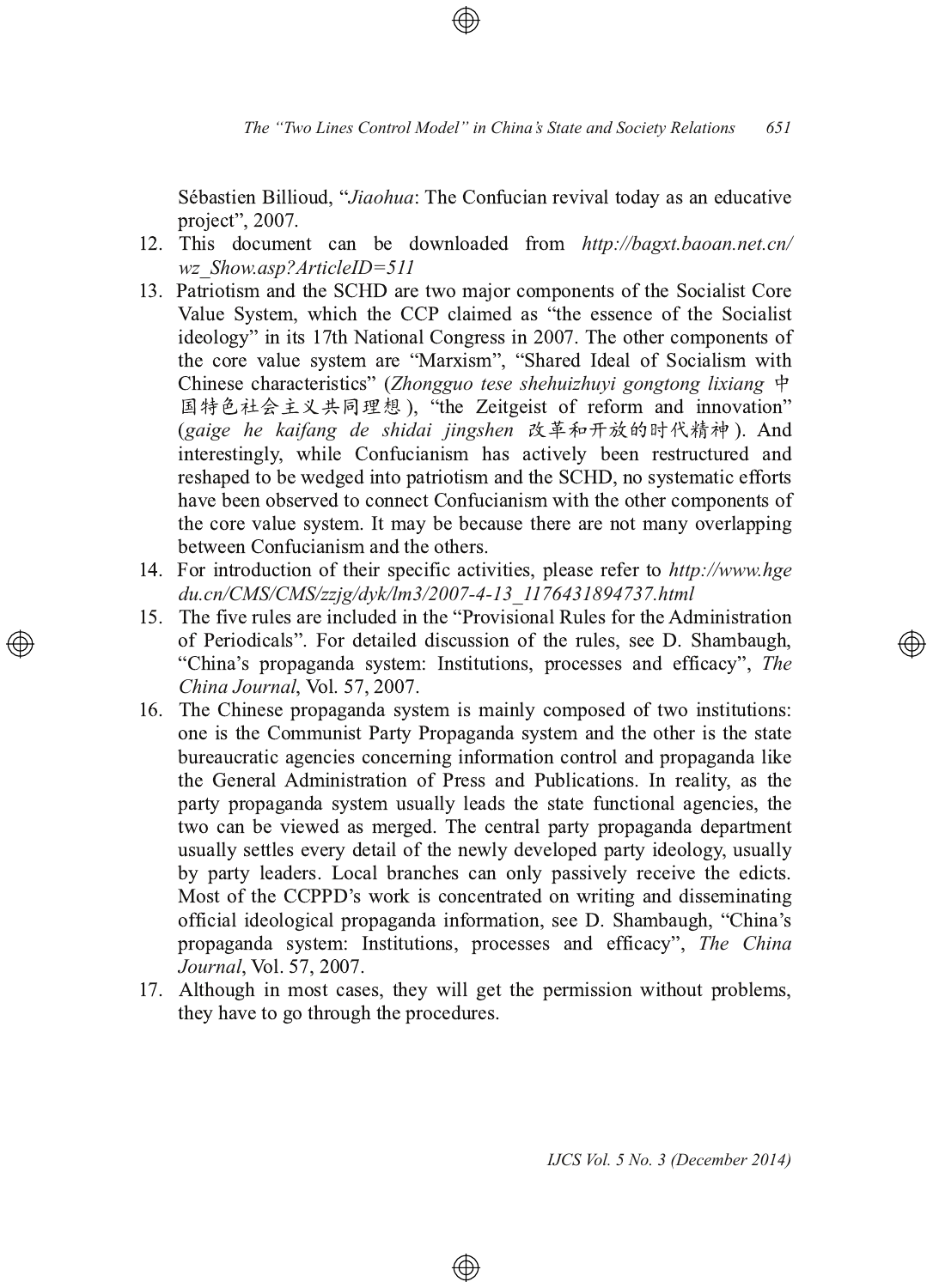#### **References**

- Ai, J. (2008). The re-functioning of Confucianism: The mainland Chinese intellectual response since the 1980s. Issues & Studies, Vol. 44, No. 2, pp.  $37-65$
- Alagappa, M. (1995). Political legitimacy in Southeast Asia: The quest for *moral authority*. Stanford, CA: Stanford University Press.
- Anderson, B. (1991). Imagined communities: Reflections on the origin and *spread of nationalism*, London: Verso.
- Arendt, H. (1951). The origins of totalitarianism. New York: Harcourt, Brace and Co.
- Barmé, G.R. (2009). China's flat earth: History and 8 August 2008. The China *Quarterly*, Vol. 197, pp. 64-86.
- Beetham, D. (1991). The legitimation of power. London: Palgrave Macmillan.
- "Beijing opera comes to Bao'an", Shenzhen Daily, March 18, 2008. <http://szt *qb.sznews.com/html/200803/18/content\_100999.htm, http://bagxt.baoan.n et.cn/wz\_Show.asp?ArticleID=1059*
- Bell, D.A. (2008). China's new Confucianism: Politics and everyday life in a *changing society*. Princeton: Princeton University Press.
- Billioud, S. (2007). Confucianism, "cultural tradition" and official discourses in China at the start of the new century. China Perspectives, No. 3, pp. 50-65.

- Billioud, Sébastien and Joël Thoraval (2007). Jiaohua: The Confucian revival in China as an educative project. *China Perspectives*, No. 4, pp. 4-20. Ι,
- Billioud, S. and J. Thoraval (2008). The contemporary revival of Confucianism: Anshen liming or the religious dimension of Confucianism. China Perspectives, No. 3, pp. 88-106.
- Chen, Hon-Fai (2008). Civilization and competition: Study societies and the *nationalist state formation in late Oing China*. Social and Cultural Research Occasional Paper No. 10, New York: Center for East Asian Studies, Pace University, 2008.
- Chen, L. (2007). Kongzi yu dangdai Zhongguo 孔子与当代中国 [Confucius and contemporary China]. *Dushu* 读书 [reading], No. 11.
- Cheung, Kelvin C.K. (2012). Appropriating Confucianism, soft power, primordial sentiment, and authoritarianism. In: Joseph Tse-Hei Lee, Lida V. Nedilsky and Siu-Keung Cheung (eds), China's rise to power: *Conceptions of state governance*, New York: Palgrave Macmillan, pp. 31-47.
- "China's state legitimacy can weather economic slowdown", Oxford Analytica Daily Brief, 2012, viewed in October 2012, available at: <http://www.oxan.

 $\circledcirc$ 

*International Journal of China Studies 5(3) ♦ 2014*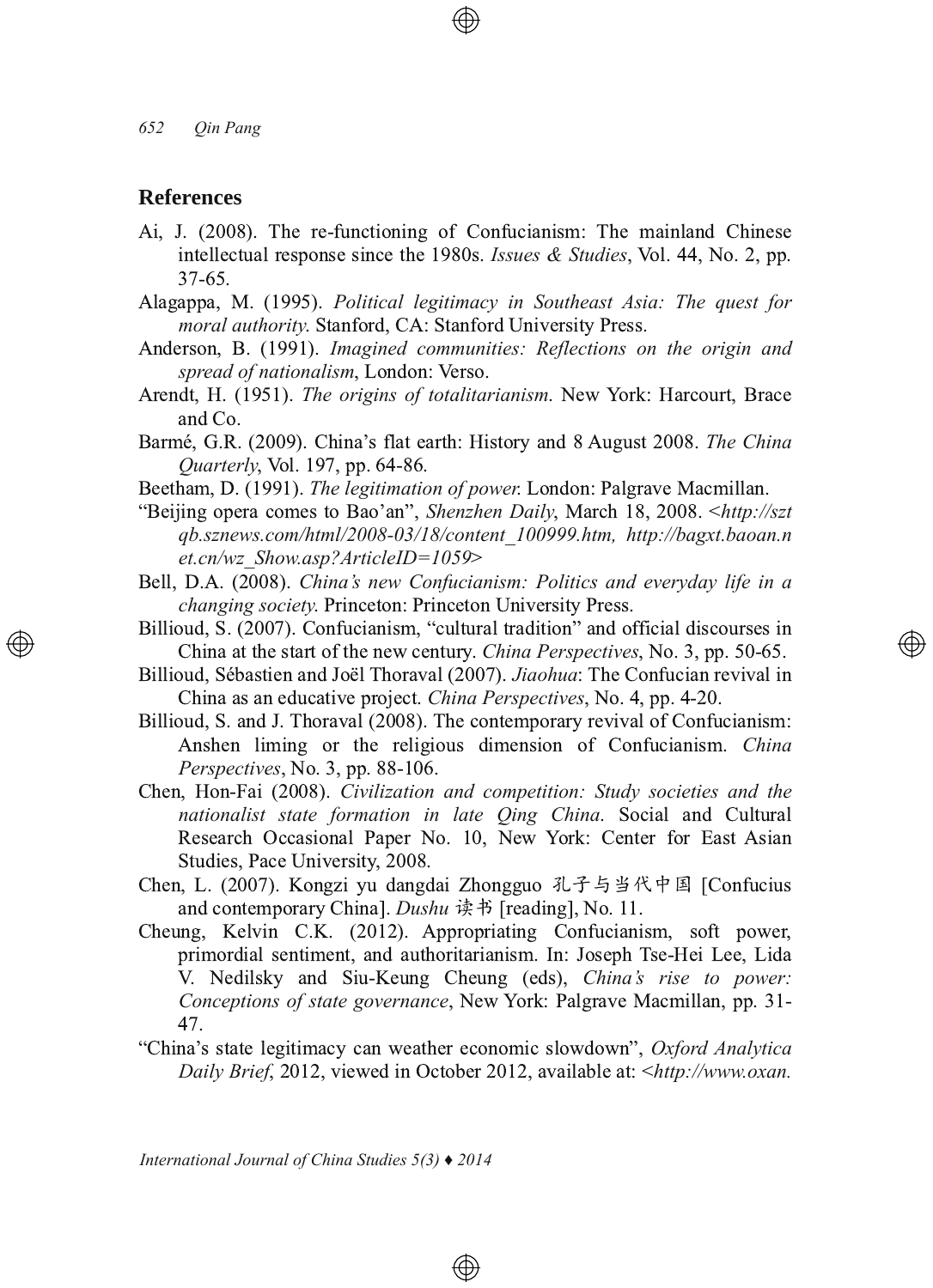*com/Analysis/DailyBrief/Samples/ChinaStateLegitimacy.aspx*

- Eichengreen, B. et al. (2012). When fast-growing economies slow down: International evidence and implications for China. Asian *Economic Papers*, MIT Press, Vol. 11, No. 1, pp. 42-87.
- Esarey, A. (2005). Cornering the market: State strategies for controlling China's commercial media. *Asian Perspective*, Vol. 29, No. 4, pp. 37-83.
- Fernanda, A. et al. (2002). Slouching towards decentralization: Consequences of globalization for curricular control in national education systems. *Comparative Educational Review, Vol. 46, No. 1, pp. 66-88.*
- Guo, Y.J. (2004). Cultural nationalism in contemporary China: The search for *national identity*, New York: RoutledgeCurzon.
- Kornhauser, W. (1959). The politics of mass society, Glencoe: Free Press.
- Kraus, R. (2004). The Party and the arty in China: The new politics of culture. Lanham: Maryland: Rowman &. Littlefield.
- Lynch, D.C. (1999). After the Propaganda State: Media, politics, and "thought *work" in reformed China.* Stanford, CA: Stanford University Press.
- Makeham, J. (2008). Lost soul: Confucianism in contemporary Chinese *academic discourse*. Cambridge, MA, and London: Harvard University Asia Center...
- Meissner, W. (1999) New intellectual currents in the People's Republic of China. In: D. Teather and H. Yee (eds), *China in transition: Issues and policies*, London and New York: Palgrave Macmillan.
- Min, L. and M. Galikowski (1999). The search for modernity: Chinese *intellectuals and cultural discourse in the post-Mao Era. New York: St,* Martin's Press.
- Pang, Qin (2012). A socio-political approach to cultural resurgence in contemporary China: Case study of the approval of traditional festivals as public holidays. *International Journal of China Studies*, Vol. 3, No. 1, April, pp. 79-92.
- Pei, Minxin (2006). China's trapped transition: The limits of developmental *autocracy*. Cambridge, Mass.: Harvard University Press.
- Pew Global Center (2012). Growing concerns in China about inequality, corruption. (View in October, 2012, available at : <http://www.pewglobal. *org*/2012/10/16/chapter-1-domestic-issues-and-national-problems/>.)
- Schurmann, F. (1966). Ideology and organization in Communist China. Berkeley and Los Angeles: University of California Press.
- Shahar, M. and R. Weller (eds) (1996). Unruly gods: Divinity and society in *China*. Honolulu: University of Hawaii Press.

⊕

*IJCS Vol. 5 No. 3 (December 2014)*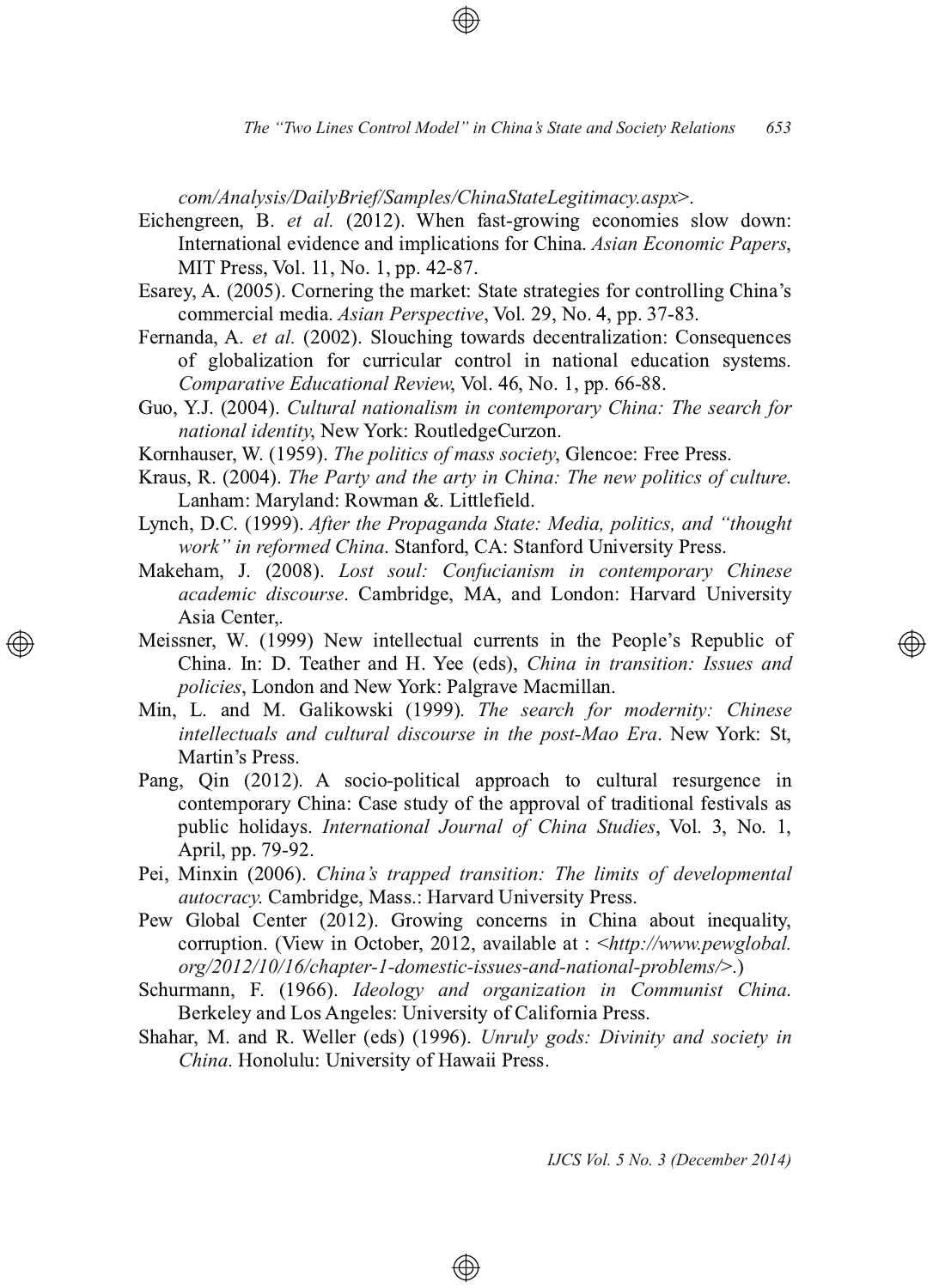*654 Qin Pang*

- Shambaugh, D. (2000). The modern Chinese state. Cambridge: Cambridge University Press.
- Shambaugh, D. (2007). China's propaganda system: Institutions, processes and efficacy. The China Journal, Vol. 57, January, pp. 25-58.
- Shi, D. (2010). Rujing songdu sichao zai minjian shehui xingqi ji qi dongyuan jizhi 儒经诵读思潮在民间社会兴起及其动员机制 [the rise of the trend of reading Confucian Classics in the folk society and the mobilization mechanism]. China doctoral dissertations full-text database.
- Smith, A. (1998). Nationalism and modernism: A critical survey of recent *theories of nations and nationalism*, London: Routledge.
- Smith, A. (1999). Myths and memories of the nation. Oxford and New York: Oxford University Press.
- Spencer, P. and H. Wollman (eds) (2005). Nations and nationalism: A reader, New Brunswick: Rutgers University Press.
- Tsang, M.C. (2003). School choice in the People's Republic of China. In: D. Plank and G. Sykes (eds), *Choosing choice: School choices in international perspective.* New York: Teachers College Press.
- Tu, W.M. (2011). Confucian spirituality in contemporary China. In: F.G. Yang and J. Tamney (eds), Confucianism and spiritual traditions in modern *China and beyond.* Leiden: Brill.

</u>

- Wong, Christine P.W. (1991). Central-local relations in an era of fiscal decline: The paradox of fiscal decentralization in post-Mao China. China *Quarterly*, Vol. 128, pp 691-715.
- Xu, Bing (2010). On the film 'Confucius'. In: Joseph Tse-Hei Lee, Ronald K. Frank, Renqiu Yu and Bing Xu, From *philosopher to cultural icon: Reflections on Hu Mei's "Confucius" (2010)*. Social and Cultural Research Occasional Paper No. 11, New York: Center for East Asian Studies, Pace University, 2011.
- Yang, Dali (2004). Remaking the Chinese Leviathan: Market transition and the *politics of governance in China*. Stanford: Stanford University Press.
- Yu, Tianlong (2008). The revival of Confucianism in Chinese schools: A historical-political review. Asia Pacific Journal of Education, Vol. 28, No. 2. June, pp.113-129.
- Zhao, D. (2009). The mandate of heaven and performance legitimation in historical and contemporary China. American Behavioral Scientist, Vol. 53, No. 3, pp. 416-433.
- Zhao, Suisheng (1997). Chinese intellectuals' quest for national greatness and nationalistic writing in the 1990s. The China Quarterly, Vol. 152, pp 725-745.

 $\bigoplus$ 

*International Journal of China Studies 5(3) ♦ 2014*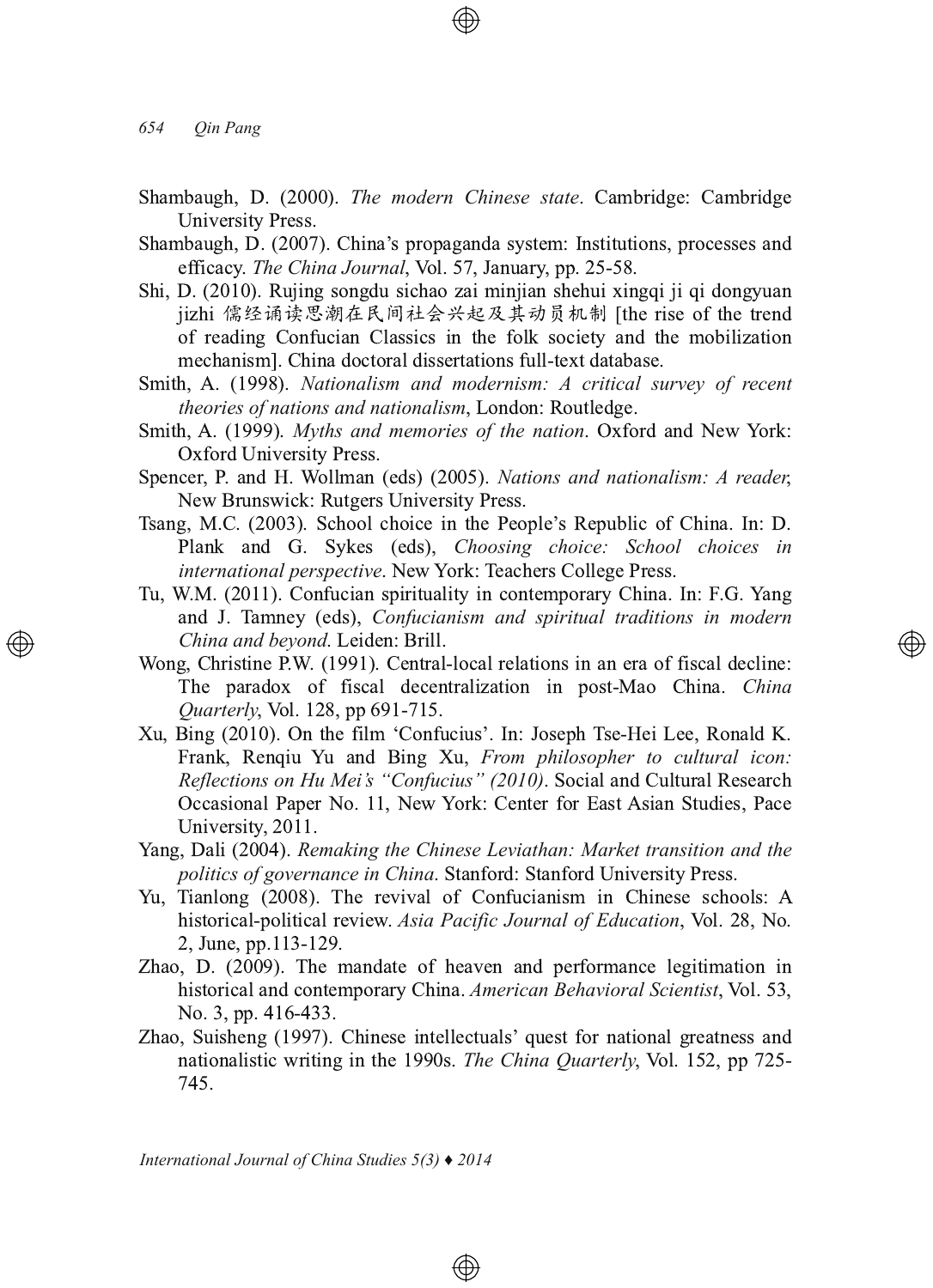- Zheng, Y. (2004). The status of Confucianism in modern Chinese education, 1901-49: A curricular study. In: Glen Peterson, Hayhoe Hayhoe and Yongling Lu (eds), Education, culture and identity in 20th Century China, Hong Kong: Hong Kong University Press (citied from Sébastien Billioud and Joël Thoraval, 2007).
- Zhu Xiaoxin (2010). Zhongguo chuantong wenhua 中国传统文化 (The Chinese traditional culture), Beijing: People's University Press.
- Zhu, Y. (2011). 'Performance legitimacy' and China's political adaptation strategy. Journal of Chinese Political Science, Vol. 16, No. 2, pp. 123-140.

⊕